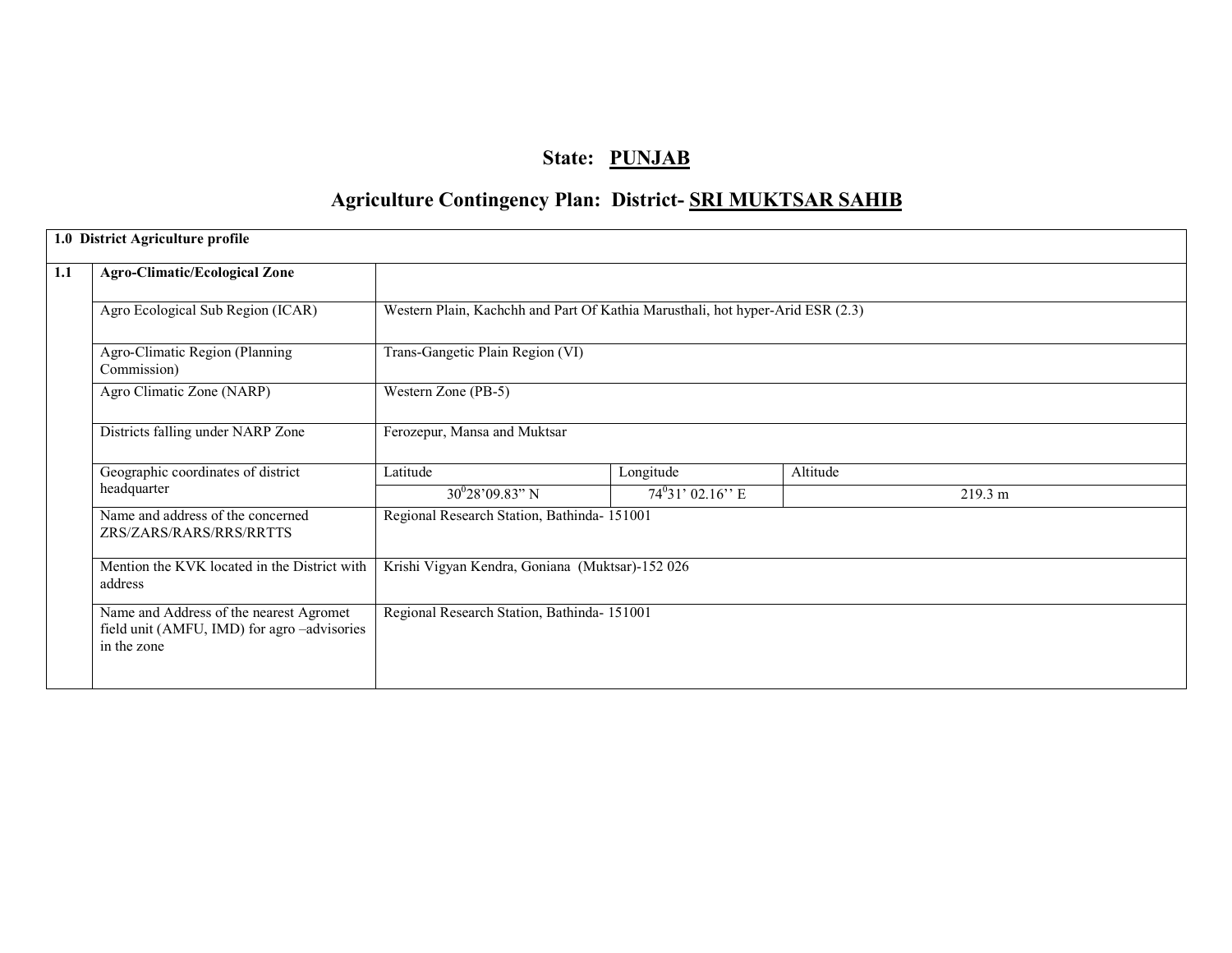| 1.2 | Rainfall $(Jan. - Dec. 2009)$ | Average (mm) | Rainy days | Normal Onset                        | Normal Cessation       |
|-----|-------------------------------|--------------|------------|-------------------------------------|------------------------|
|     |                               |              |            |                                     |                        |
|     | SW monsoon (June-Sep):        | 299.9        | 14.8       | $29th$ June in some parts           | After $2^{nd}$ week of |
|     |                               |              |            | and 1 <sup>st</sup> week of July in | September              |
|     |                               |              |            | remaining parts                     |                        |
|     | NE Monsoon(October-December): | 19.0         |            |                                     |                        |
|     | Winter (January-Feb)          | 48.1         | 4.0        | December                            |                        |
|     | Summer (March-May)            | 13.6         | . . 4      | Mid April                           |                        |
|     | Annual:                       | 380.6        | 21.6       |                                     |                        |

| 1.3 | Land use pattern of the district | Geographical | Forests | Land under    | Permanent | Culturable waste | Land       | Current | Permanent | Net area | Gross |
|-----|----------------------------------|--------------|---------|---------------|-----------|------------------|------------|---------|-----------|----------|-------|
|     |                                  | area         |         | non-agri. Use | pasture   | land             | under      | fallow  | pastures  | sown     | crop  |
|     |                                  |              |         |               |           |                  | miscellane |         |           |          | area  |
|     |                                  |              |         |               |           |                  | ous tree   |         |           |          |       |
|     |                                  |              |         |               |           |                  | crops and  |         |           |          |       |
|     |                                  |              |         |               |           |                  | groves     |         |           |          |       |
|     | Area $(000 \text{ ha})$          | 264          |         | 20            | Nil       |                  | Nil        | 16      | Nil       | 224      | 449   |
|     |                                  |              |         |               |           |                  |            |         |           |          |       |

| - 1. 4 | <b>Major Soil types</b> | $(1000)$ ha<br>Area |
|--------|-------------------------|---------------------|
|        | Sandy loam (sl)         | $\Omega$<br>ZZ4     |

| 1.5 | Agricultural land use    | Area $('000 ha)$ | Cropping intensity % |
|-----|--------------------------|------------------|----------------------|
|     | Net sown area            | 224.0            | 175                  |
|     | Area sown more than once | 225.0            |                      |
|     | Gross cropped area       | 449.0            |                      |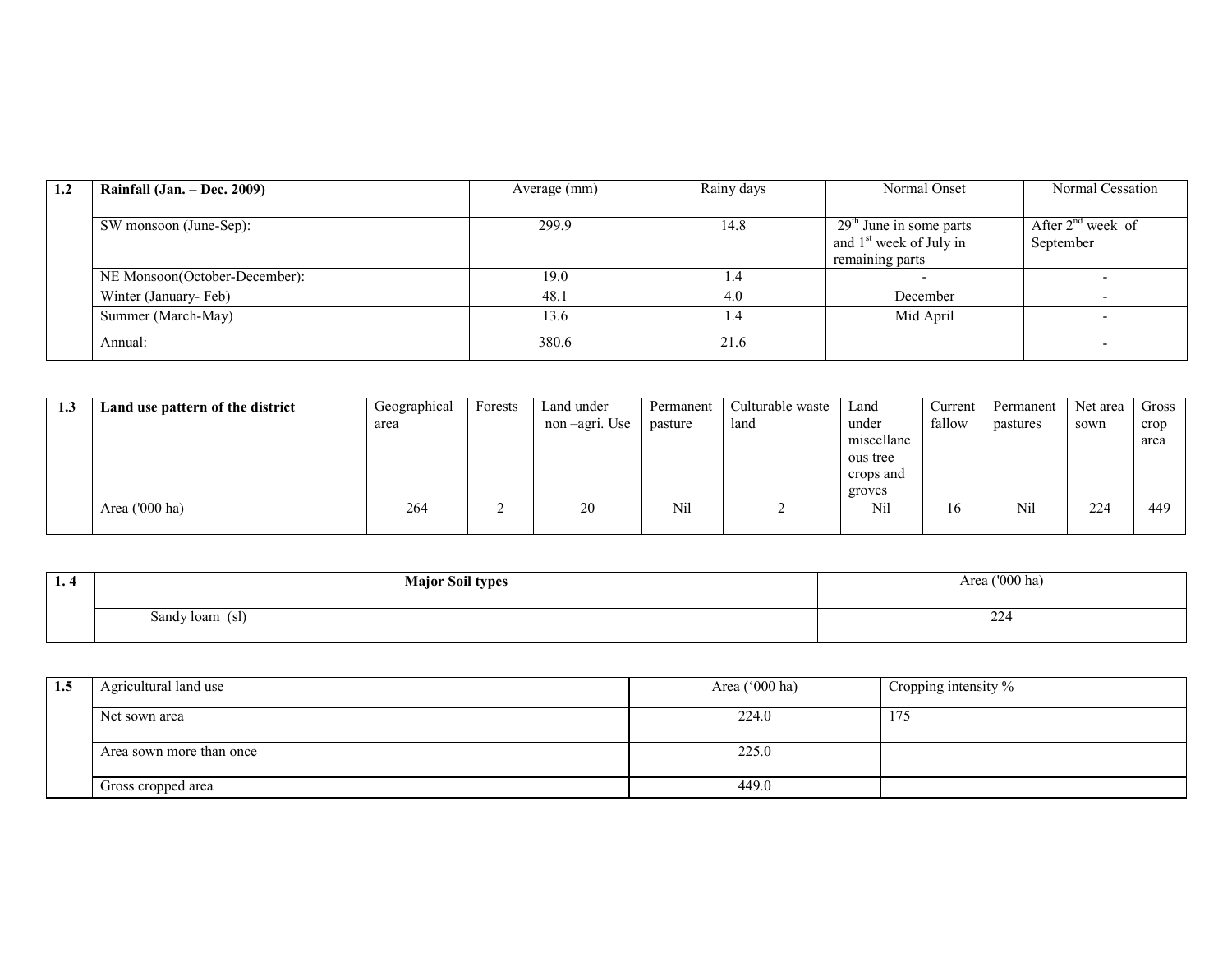| 1.6 | Irrigation           | <b>Area ('000 ha)</b> |
|-----|----------------------|-----------------------|
|     | Gross irrigated area | 446.0                 |
|     | Net irrigated area   | 222.0                 |
|     | Rainfed Area         |                       |

| <b>Sources of irrigation</b>                                                                           | Canals                | Tanks & other minor | <b>Open Wells</b>      | <b>Borewell/tube wells</b>                  | <b>Others</b> |
|--------------------------------------------------------------------------------------------------------|-----------------------|---------------------|------------------------|---------------------------------------------|---------------|
|                                                                                                        |                       | irrigations         |                        |                                             |               |
| Area ('000 ha)                                                                                         | 200                   | nil                 | nil                    | 22                                          | nil           |
| Percent                                                                                                | 90                    |                     |                        | 10                                          |               |
| Pump sets (Total)                                                                                      | 30988                 |                     |                        |                                             |               |
| No. of tractors (Total)                                                                                | 21750                 |                     |                        |                                             |               |
| Ground water availability and use* (data source :                                                      | No. of blocks /Tehsil | $(\%)$ Area         |                        | Quality of water (specify the problem such  |               |
| State /central Ground water department /board)                                                         |                       |                     |                        | as high levels of arsenic, fluoride, saline |               |
|                                                                                                        |                       |                     |                        | etc)                                        |               |
| Over exploited                                                                                         |                       |                     | Contaminants           |                                             |               |
| Critical                                                                                               |                       |                     | Salinity EC > 3000ms   |                                             |               |
| Semi-critical                                                                                          |                       |                     | Fluoride $>1.5$ mg/lit |                                             |               |
| Safe                                                                                                   |                       | 100%                | Chloride >1000mg/lit   |                                             |               |
| Wastewater availability and use                                                                        |                       |                     | Nitrate >45mg/lit      |                                             |               |
| Ground water quality                                                                                   |                       |                     |                        |                                             |               |
| * over -exploited : ground water utilization >100%; critical: 90-100%; semi critical 70-90%; safe ,70% |                       |                     |                        |                                             |               |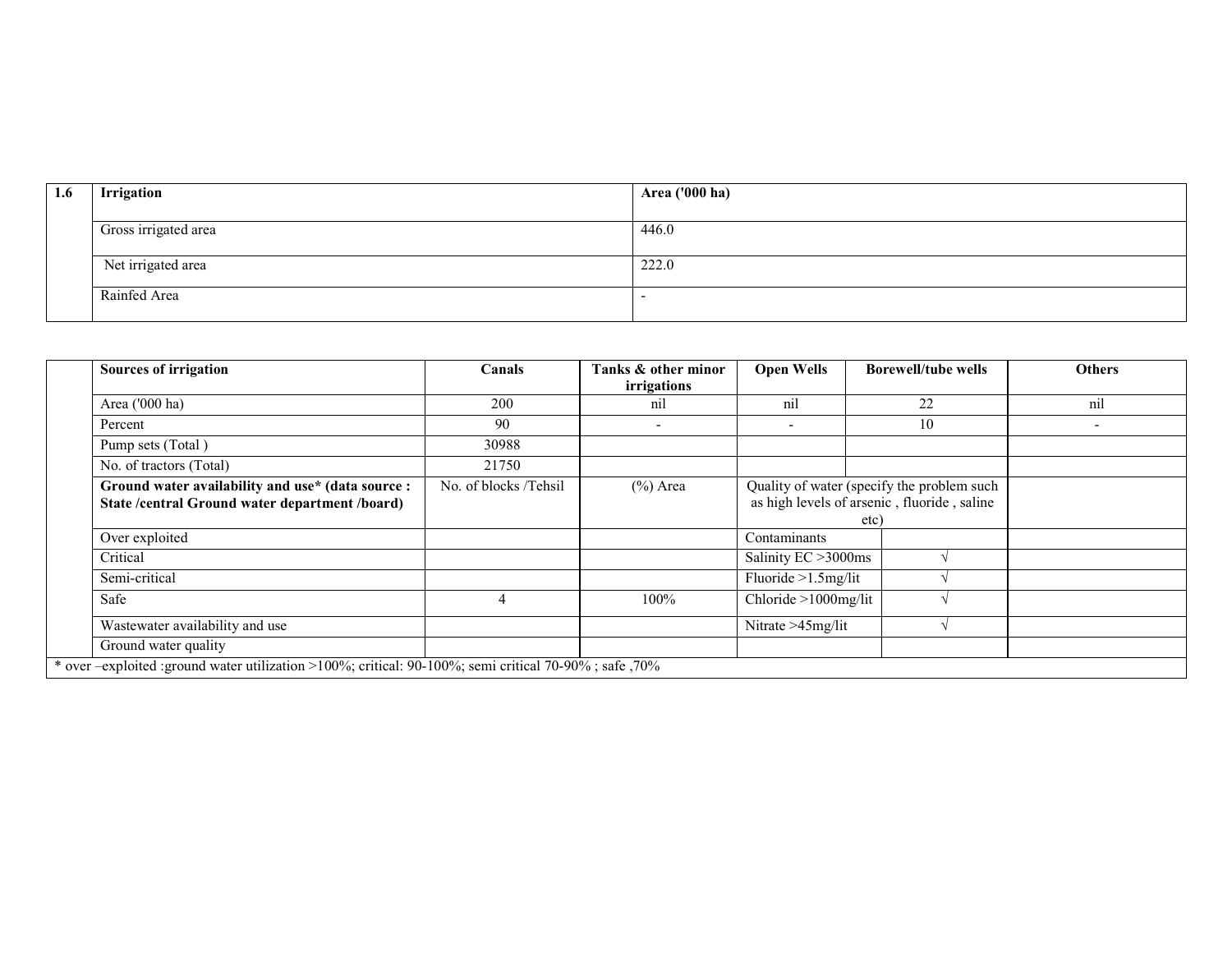| 1.7 | Area under major field crops ('000ha) |                          | <b>Kharif</b> |       | Rabi      |         |       | <b>Summer</b> | <b>Total</b> |
|-----|---------------------------------------|--------------------------|---------------|-------|-----------|---------|-------|---------------|--------------|
|     |                                       | Irrigated                | Rainfed       | Total | Irrigated | Rainfed | Total |               |              |
|     | Cotton                                | 124.0                    |               |       |           |         |       |               | 124.0        |
|     | Rice                                  | 68.0                     |               |       |           |         |       |               | 68.0         |
|     | Wheat                                 | $\overline{\phantom{0}}$ |               |       | 202.0     |         |       |               | 202.0        |
|     | Rape Seed and Mustard                 |                          |               |       |           |         |       |               | 1.0          |

| Horticulture crops | Area ('000 ha) |
|--------------------|----------------|
| <b>Fruits</b>      | <b>Total</b>   |
| Citrus Kinnow      | 4.8            |
|                    |                |
| Orange and Malta   | 0.4            |
|                    |                |
| Lemon              | 0.01           |
|                    | 0.006          |
| Mango              |                |
| Litchi             | $\blacksquare$ |
| Guava              | 0.5            |
| Pear               | 0.04           |
| Peach              | 0.1            |
| Grapes             | 0.02           |
| Ber                | 0.2            |
| Misc.              | 0.03           |
| <b>TOTAL</b>       | 6.2            |

| <b>Vegetable crops</b>                         | Total                   |
|------------------------------------------------|-------------------------|
| Potato                                         | U.1                     |
| 0 (W<br>Cucurbits $\ell$<br>melon, Musk melon) | 0.01                    |
| Chilli                                         | $\mathsf{U}.\mathsf{U}$ |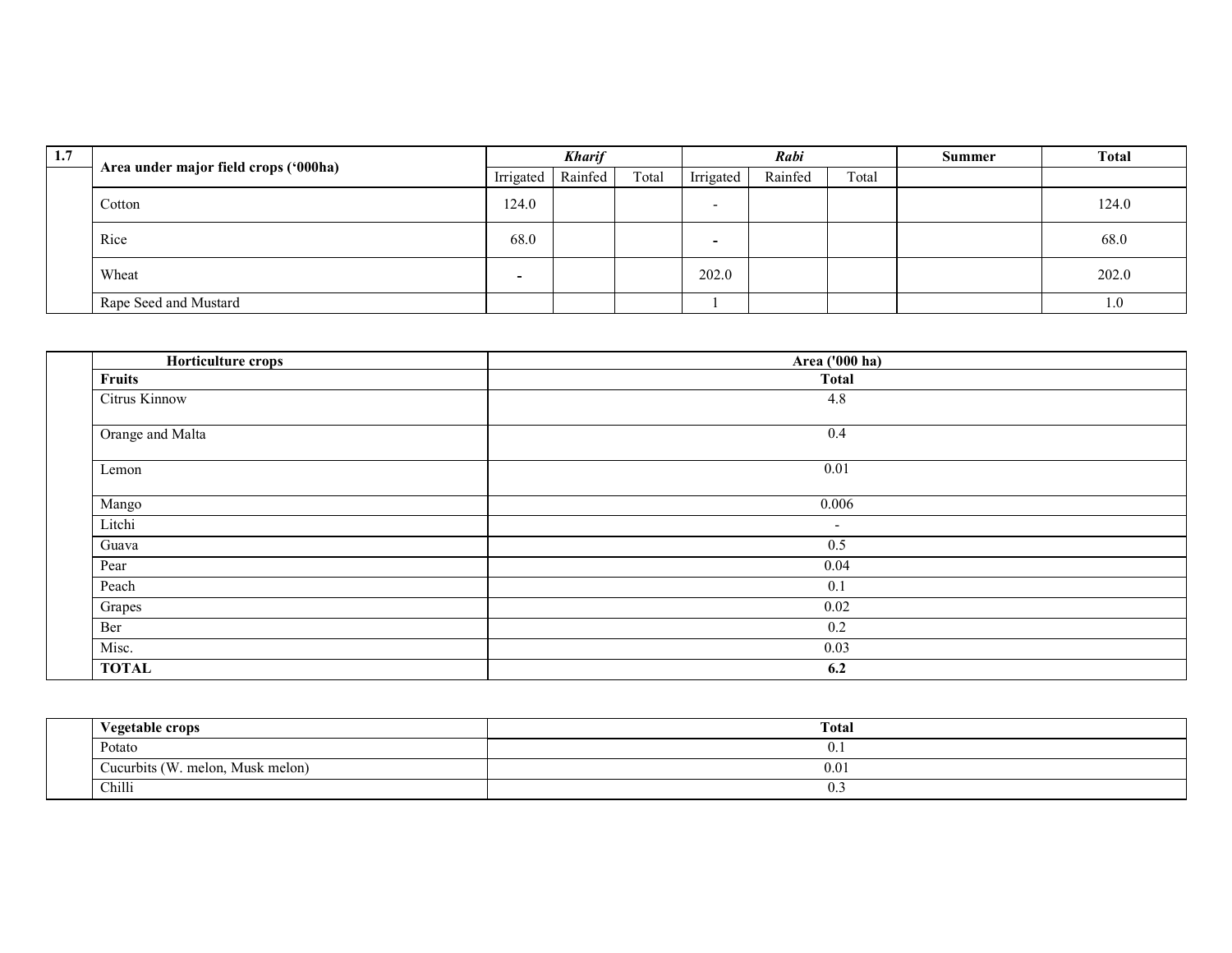| Onion                               | 0.01 |
|-------------------------------------|------|
| Root crops                          | 0.04 |
| Others (Tomato, brinjal, okra etc.) | 0.1  |
| Sericulture                         | NA   |
|                                     |      |
| Medicinal and Aromatic crops        | NA   |
| Plantation crops                    | NA   |
|                                     |      |
| Grazing lands (ha)                  |      |
|                                     |      |

| <b>Fodder crops (2007-08)</b> | Area (000' ha) |
|-------------------------------|----------------|
| Crops                         | <b>Total</b>   |
| Jowar                         | 11.6           |
| Fodder Maize                  | 1.0            |
| Bajra                         | 1.0            |
| Mak Chari                     | 0.05           |
| Lucerne (rabi+kharif)         | 0.08           |
| Berseem                       | 1.6            |
| Oats                          | 9.9            |
| Ryegrass                      | 0.2            |
| Winter maize                  | 0.03           |
| Total                         | 25.7           |

| 1.8 | Livestock (in number)                          | Male $(900)$ | Female ('000) | Total $(900)$ |
|-----|------------------------------------------------|--------------|---------------|---------------|
|     |                                                |              |               |               |
|     | Non descriptive Cattle (local low yielding)    | 1.0          |               | 33.8          |
|     | Crossbred cattle                               | 10.1         | 52.0          | 62.2          |
|     | Non descriptive Buffaloes (local low yielding) |              |               |               |
|     | <b>Graded Buffaloes</b>                        | 13.Z         | 131.0         | 144.3         |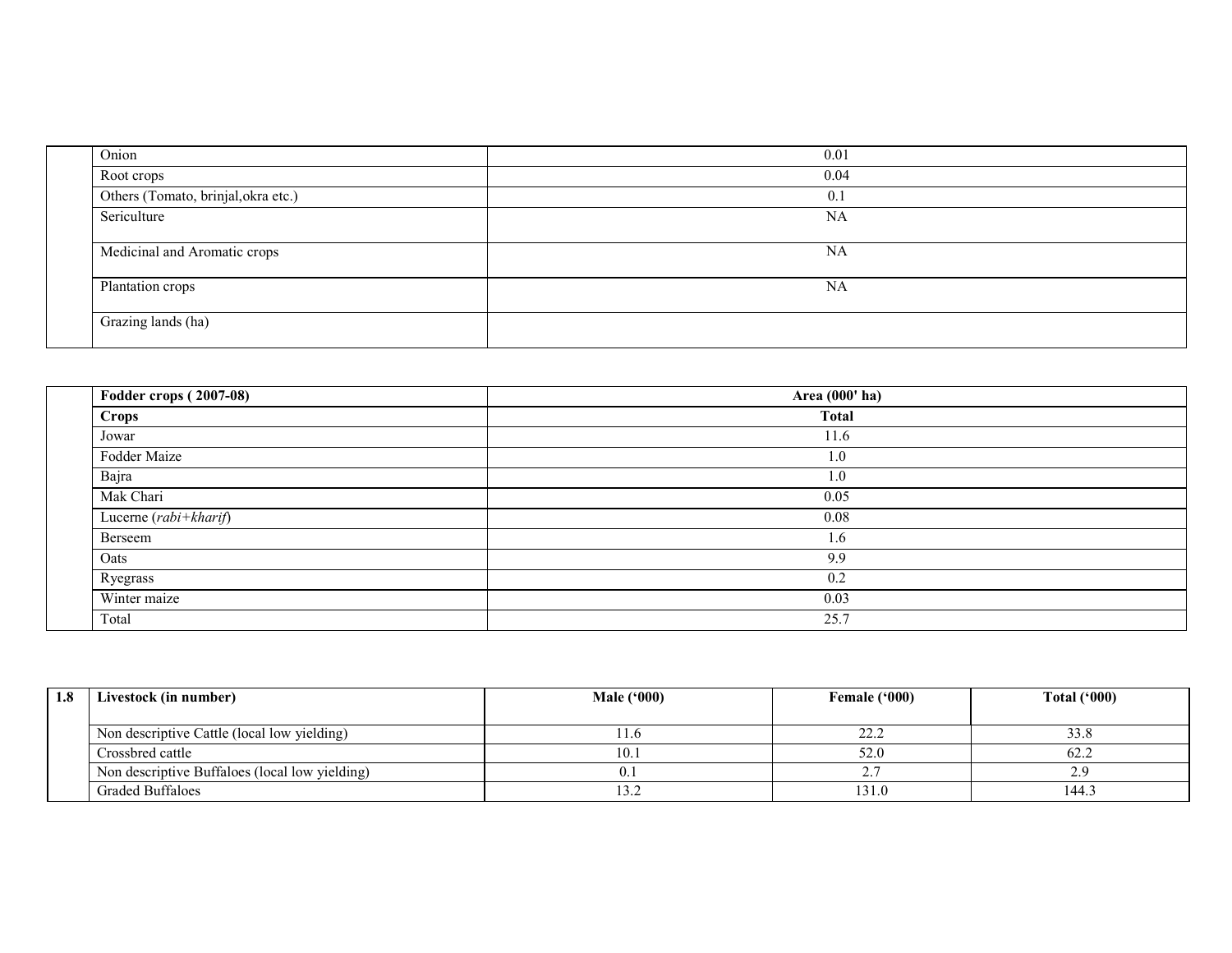|      | Goat                                                        |                  | 4.7                    |                        |                          | 22.6                                     |                                                               | 27.3                                           |  |
|------|-------------------------------------------------------------|------------------|------------------------|------------------------|--------------------------|------------------------------------------|---------------------------------------------------------------|------------------------------------------------|--|
|      | Sheep                                                       |                  | 4.4                    |                        |                          | 17.3                                     |                                                               | 21.8                                           |  |
|      | Others Equine (Horse &Pony)                                 |                  | 0.4                    |                        |                          | 2.2                                      |                                                               | 2.7                                            |  |
|      | Commercial dairy farms (Number)                             |                  |                        |                        |                          |                                          |                                                               | 0.04                                           |  |
| 1.9  | <b>Poultry</b>                                              |                  | No. of farms           |                        |                          |                                          | Total No. of birds ('000)                                     |                                                |  |
|      | Commercial                                                  |                  | $\overline{72}$        |                        |                          |                                          | 369.1                                                         |                                                |  |
|      | Backyard                                                    |                  | $\overline{a}$         |                        |                          |                                          | 19.8                                                          |                                                |  |
| 1.10 | Fisheries (Data source: Chief Planning Officer of district) |                  |                        |                        |                          |                                          |                                                               |                                                |  |
|      | A. Capture                                                  |                  |                        |                        |                          |                                          |                                                               |                                                |  |
|      | i) Marine (Data Source: Fisheries Department)               | No. of fishermen |                        | <b>Boats</b>           |                          |                                          | <b>Nets</b>                                                   | <b>Storage facilities (Ice</b><br>plants etc.) |  |
|      |                                                             |                  |                        | Mechanized             | Non-<br>mechanized       | Mechanized<br>(Trawl nets,<br>Gill nets) | Non-<br>mechanized<br>(Shore<br>Seines, Stake<br>& trap nets) |                                                |  |
|      |                                                             |                  |                        |                        |                          |                                          |                                                               |                                                |  |
|      | ii) Inland (Data Source: Fisheries Department)              |                  | No. Farmer owned ponds |                        |                          | <b>No. of Reservoirs</b>                 |                                                               | No. of village tanks                           |  |
|      |                                                             |                  | 59                     |                        | $\overline{\phantom{a}}$ |                                          |                                                               | 225                                            |  |
|      | <b>B.</b> Culture                                           |                  |                        |                        |                          |                                          |                                                               |                                                |  |
|      |                                                             |                  |                        | Water Spread Area (ha) |                          | Yield (t/ha)                             |                                                               | Production ('000 tons)                         |  |
|      | i) Brackish water (Data Source: MPEDA/Fisheries Department) |                  |                        | 509.3                  |                          | 5.96                                     |                                                               | 3.034                                          |  |
|      | ii) Fresh water (Data Source: Fisheries Department)         |                  |                        |                        |                          |                                          |                                                               |                                                |  |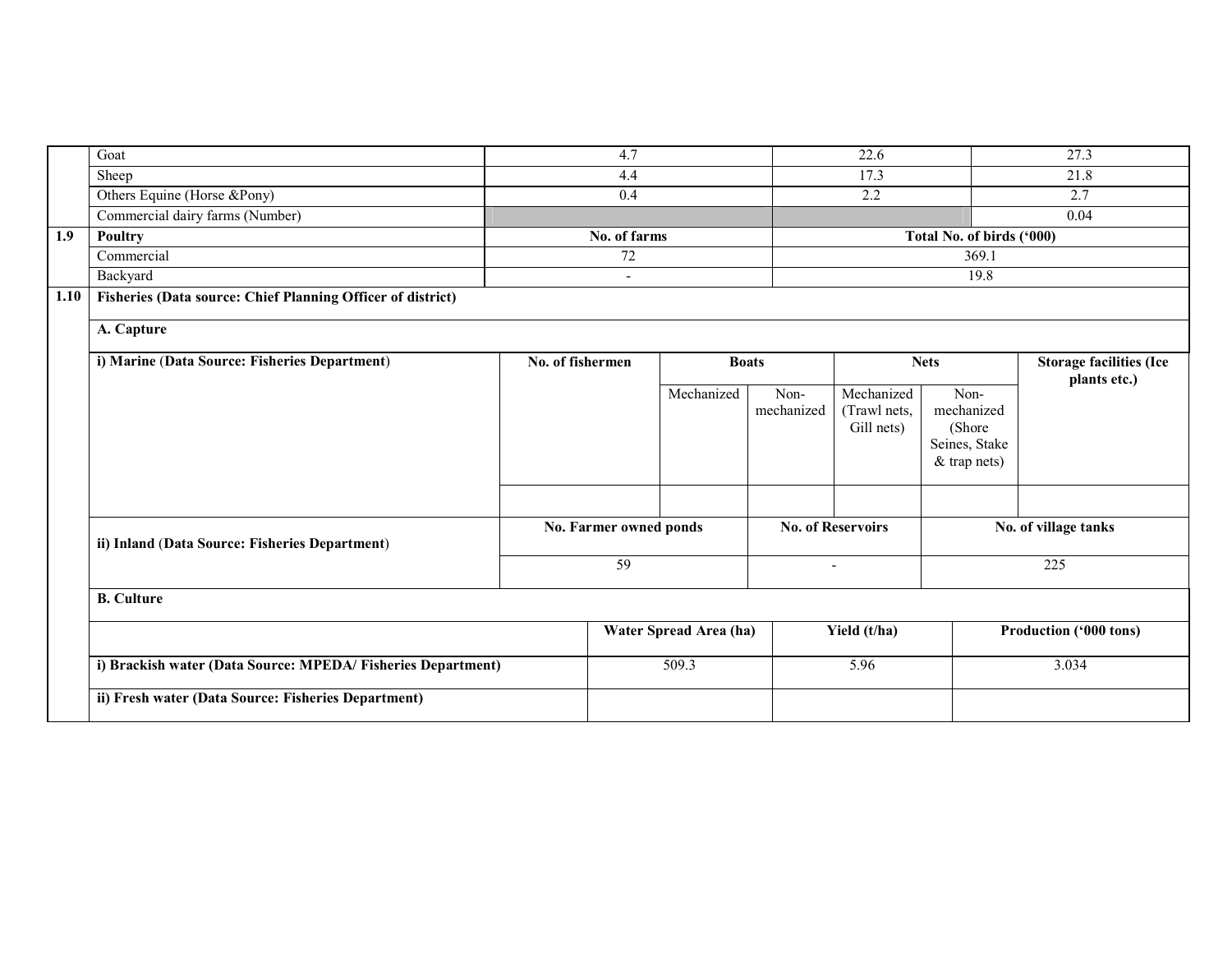| 1.11 | Production and Productivity of 5 major crops             |                          | Kharif                              |                          | Rabi/                       |                               | <b>Summer</b>            |                                | <b>Total</b>             |
|------|----------------------------------------------------------|--------------------------|-------------------------------------|--------------------------|-----------------------------|-------------------------------|--------------------------|--------------------------------|--------------------------|
|      | (Average of last 3 years)                                | Production<br>('000 t)   | Productivity<br>(kg/ha)             | Production<br>('000 t)   | Productiv<br>ity<br>(kg/ha) | <b>Productio</b><br>n(000 t)  | Productivi<br>ty (kg/ha) | <b>Productio</b><br>n('000)    | Productivity<br>(kg/ha)  |
|      | Cotton $(A)$                                             | 468*                     | 758                                 | $\overline{\phantom{a}}$ | ۰                           | $\overline{\phantom{a}}$      | ۰                        | $468*$                         | 758                      |
|      | Rice                                                     | 402                      | 4232                                | $\blacksquare$           | $\blacksquare$              | $\overline{\phantom{0}}$      |                          | 402                            | 4232                     |
|      | Wheat                                                    | $\overline{\phantom{a}}$ | $\blacksquare$                      | 977                      | 4835                        | $\overline{\phantom{a}}$      | $\overline{\phantom{0}}$ | 977                            | 4835                     |
|      | Rape Seed& Mustard                                       | $\overline{\phantom{a}}$ | $\overline{\phantom{a}}$            |                          | 1231                        | $\overline{\phantom{0}}$      | $\overline{\phantom{0}}$ |                                | 1231                     |
|      | * refers to 000 bales                                    |                          |                                     |                          |                             |                               |                          |                                |                          |
| 1.12 | <b>Sowing window</b><br>(start and end of sowing period) |                          | Cotton                              | Rice                     |                             | Wheat                         |                          |                                | Rape Seed & Mustard      |
|      | Kharif-Rainfed                                           |                          | $\overline{\phantom{a}}$            |                          |                             | $\overline{\phantom{a}}$      |                          |                                | $\overline{\phantom{a}}$ |
|      | Kharif-Irrigated                                         |                          | April / May - October /<br>November | June - October           |                             | $\overline{\phantom{0}}$      |                          | $\overline{\phantom{a}}$       | $\overline{\phantom{a}}$ |
|      | Rabi-Rainfed                                             |                          | ٠                                   |                          | $\overline{\phantom{a}}$    | $\overline{\phantom{0}}$      |                          | September /<br>October - March | October-April            |
|      | Rabi-Irrigated                                           |                          | $\overline{\phantom{a}}$            |                          | $\overline{\phantom{a}}$    | October / November<br>- April |                          | September /<br>October - March | October-April            |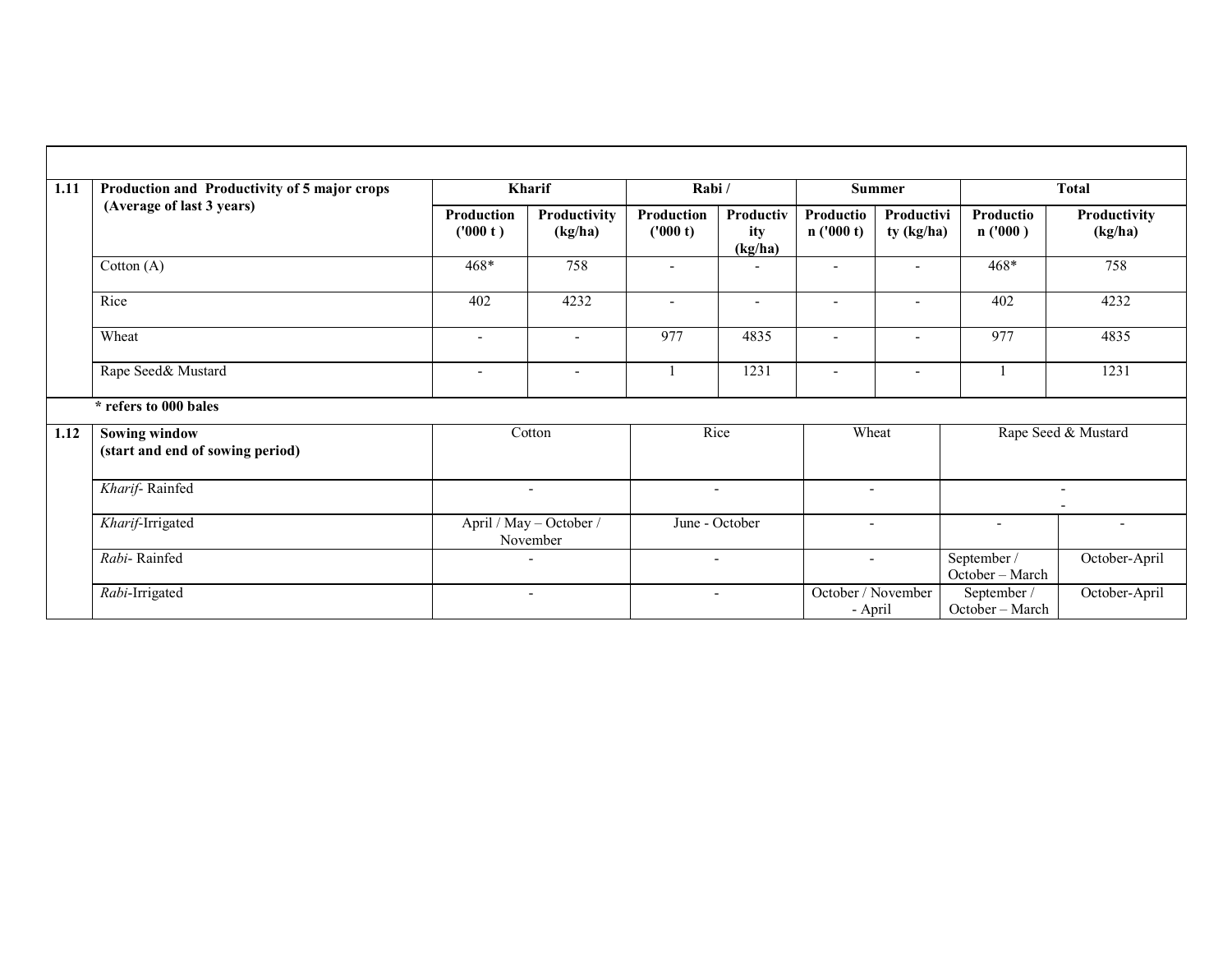| 1.13 | What is the major contingency the district is prone to? (Tick mark) | Regular                  | Sporadic                 | <b>None</b> |
|------|---------------------------------------------------------------------|--------------------------|--------------------------|-------------|
|      |                                                                     |                          |                          |             |
|      | Drought                                                             |                          | -                        |             |
|      | Flood                                                               | $\overline{\phantom{a}}$ | $\overline{\phantom{0}}$ |             |
|      | Cyclone                                                             | -                        | -                        |             |
|      | Hail storm                                                          |                          |                          |             |
|      | Heat wave                                                           |                          |                          |             |
|      | Cold wave                                                           |                          |                          |             |
|      | Frost                                                               |                          |                          |             |
|      |                                                                     |                          |                          |             |
|      | Sea water inundation                                                |                          | -                        |             |
|      | Pests and diseases                                                  |                          | $\overline{\phantom{0}}$ |             |
|      | Others (water lodging)                                              |                          |                          |             |

| 1.14 | Include Digital maps of the district for | Location map of district with in State as Annexure I | Enclosed: Yes |
|------|------------------------------------------|------------------------------------------------------|---------------|
|      |                                          | Mean Anuual Rainfall                                 | Enclosed: Yes |
|      |                                          | Soil map of the district                             | Enclosed: No  |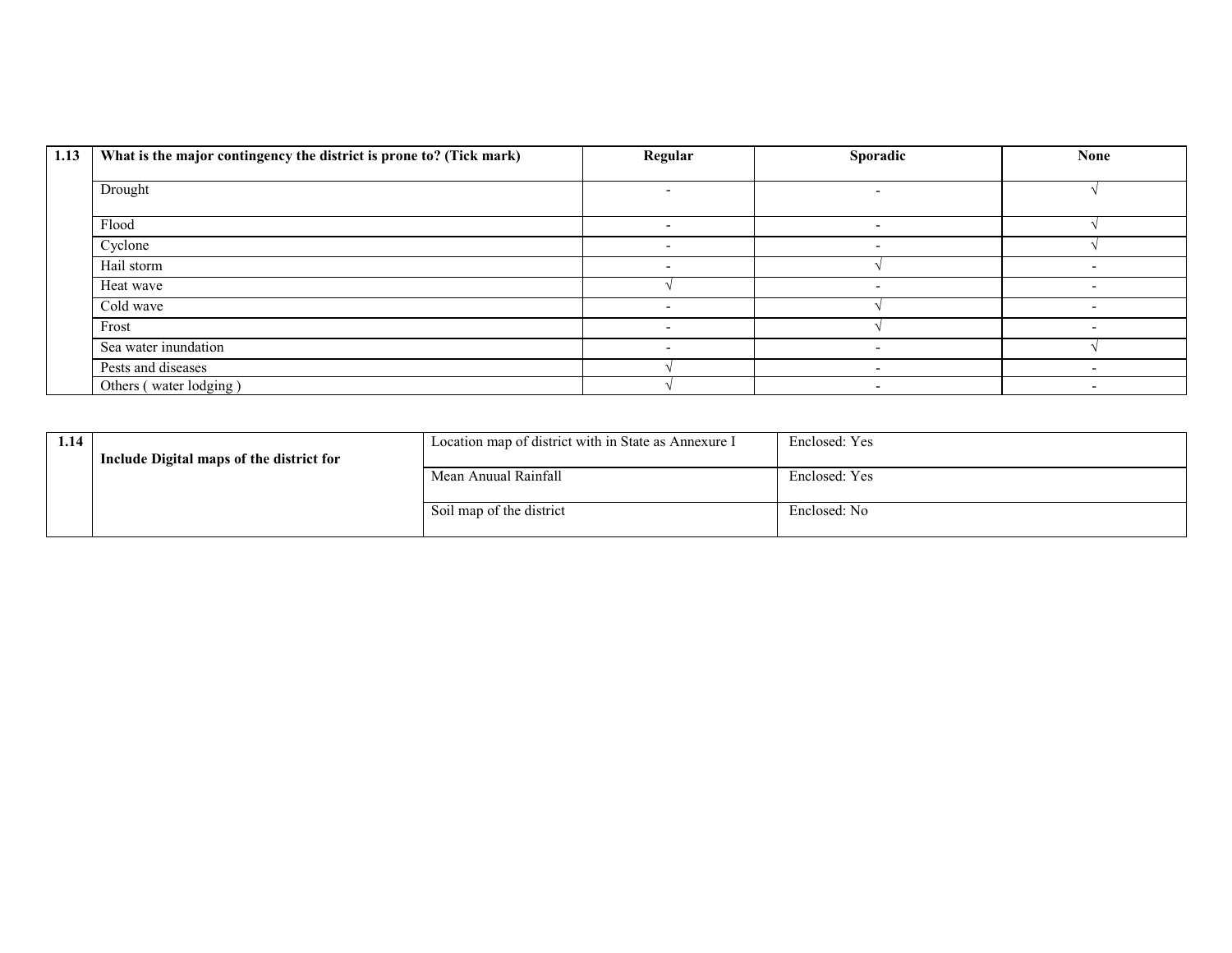

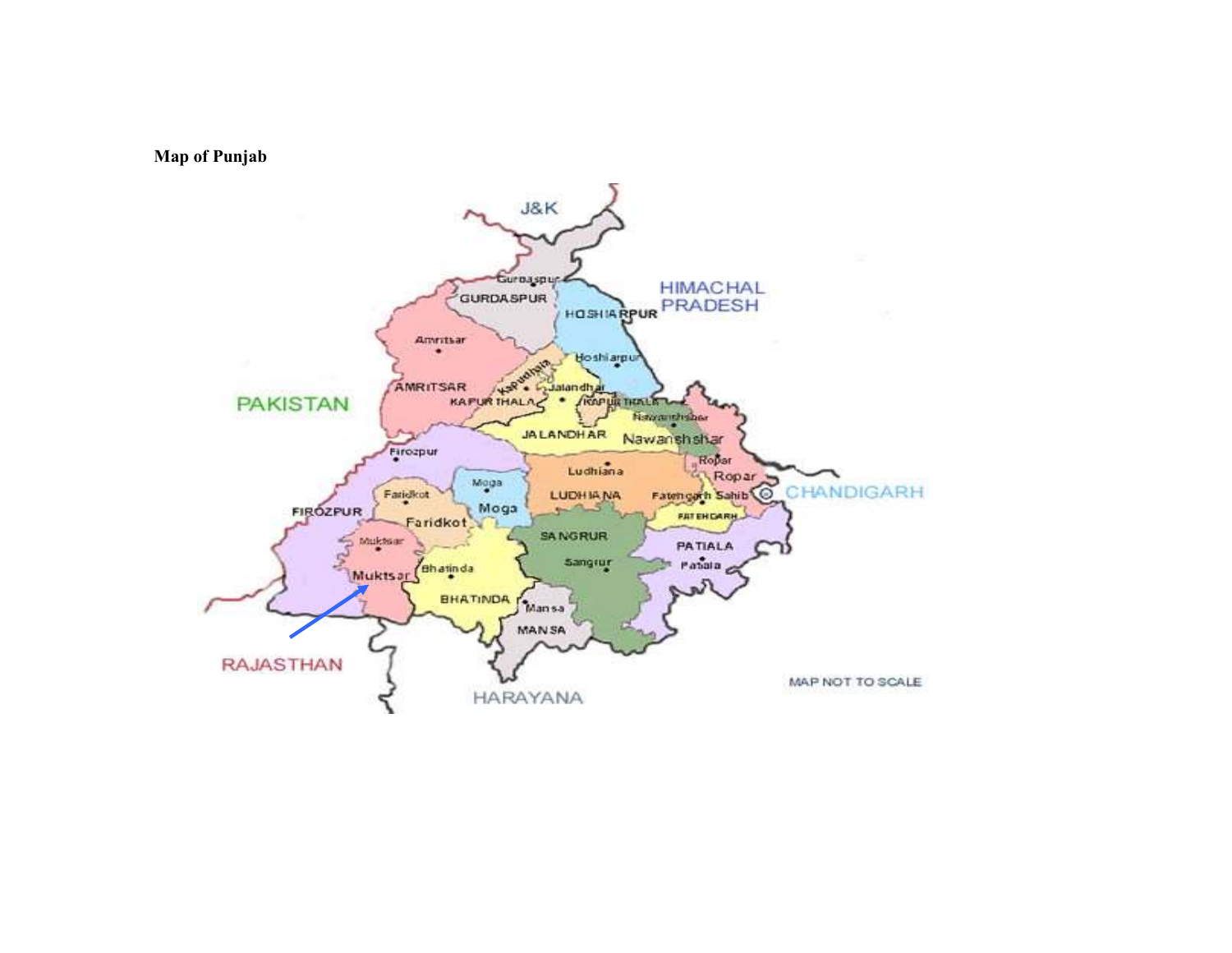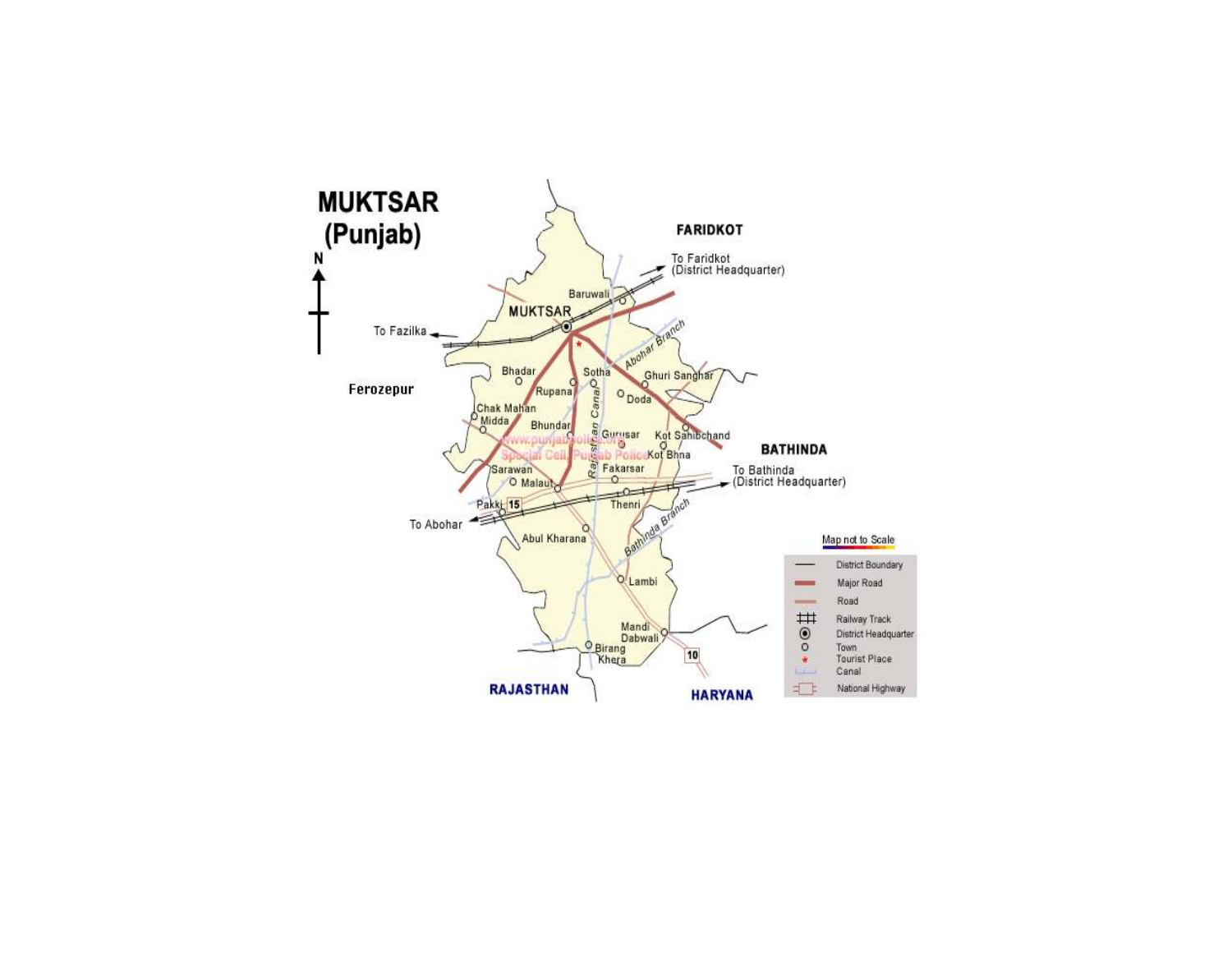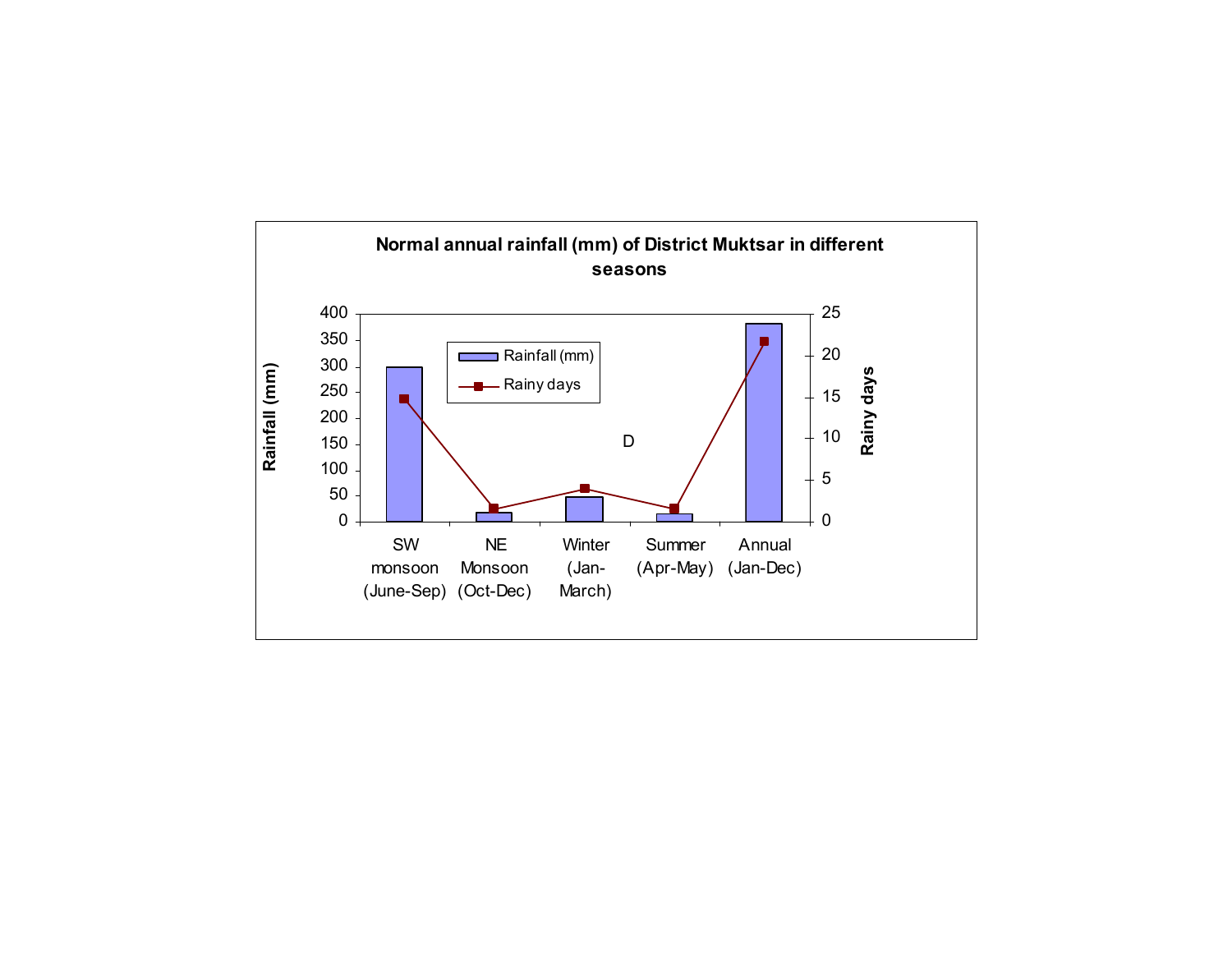#### 2.0 Strategies for weather related contingencies

### 2.1 Drought: N A

### 2.1.1 Rainfed Situation: N A

### 2.1.2 Irrigated Situation

| Condition                                                               |                                              |                | <b>Suggested Contingency measures</b>                                                                                 |                                                                                                                                                                                                                                                                                                                                                                                                                     |                   |  |
|-------------------------------------------------------------------------|----------------------------------------------|----------------|-----------------------------------------------------------------------------------------------------------------------|---------------------------------------------------------------------------------------------------------------------------------------------------------------------------------------------------------------------------------------------------------------------------------------------------------------------------------------------------------------------------------------------------------------------|-------------------|--|
|                                                                         | <b>Major Farming</b>                         | Crop/cropping  | Change in                                                                                                             | <b>Agronomic measures</b>                                                                                                                                                                                                                                                                                                                                                                                           | <b>Remarks</b> on |  |
|                                                                         | situation                                    | system         | crop/cropping system                                                                                                  |                                                                                                                                                                                                                                                                                                                                                                                                                     | Implementation    |  |
| Delayed/limited<br>release of water in<br>canals due to low<br>rainfall | Canal / Tubewell<br>irrigated alluvial soils | Cotton - Wheat | No Change                                                                                                             | A. Cotton:<br>i. Sowing on ridges with each furrow irrigation<br>ii. First irrigation should be delayed as possible.<br>iii. Irrigation with underground in conjunction with canal                                                                                                                                                                                                                                  |                   |  |
|                                                                         |                                              |                |                                                                                                                       | water.<br>iv. Gap filling by transplanting 21 days old cotton<br>seedlings.                                                                                                                                                                                                                                                                                                                                         |                   |  |
|                                                                         |                                              |                |                                                                                                                       | v. Alternate furrow irrigation with poor quality Tube well<br>water after PSI with canal water.                                                                                                                                                                                                                                                                                                                     |                   |  |
|                                                                         |                                              | Rice - Wheat   | Rapeseed & Mustard<br>Toria (PBT 37)<br>Raya (PBR 210 and<br><b>PBR 97)</b><br>Gobhi Sarson (PGSH)<br>$51$ and GSL 2) | <b>B</b> Rice:<br>i. Grow short duration varieties (PR 115)<br>ii. Irrigation with underground in conjunction with canal<br>water.<br>iii. Basmati plantation<br>C. Wheat:<br>i. Grow late sown varieties (PBW 590 and 509)<br>ii. Bi-directional sowing / Bed planting<br>iii. Closed spacing (22.5 cms x7.5 cms)<br>iv. Seed priming<br>D. Rapeseed & Mustard<br>i. Prefer Raya PBR -97 under scarce water supply |                   |  |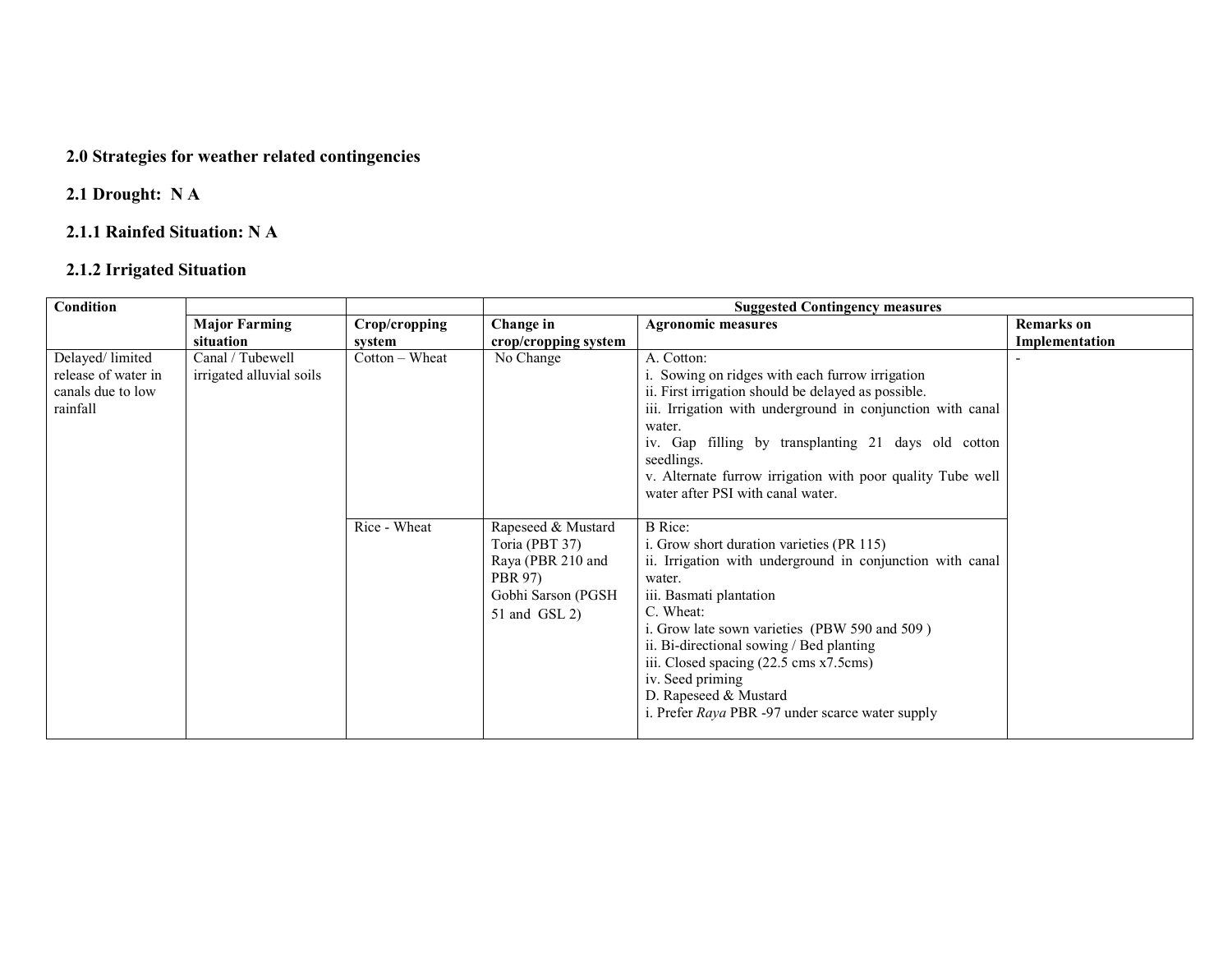| Condition                                                                           |                                   | <b>Suggested Contingency measures</b> |                                |                           |                                     |  |  |  |  |
|-------------------------------------------------------------------------------------|-----------------------------------|---------------------------------------|--------------------------------|---------------------------|-------------------------------------|--|--|--|--|
|                                                                                     | <b>Major Farming</b><br>situation | Crop/cropping system                  | Change in crop/cropping system | <b>Agronomic measures</b> | <b>Remarks</b> on<br>Implementation |  |  |  |  |
| Non release of water in<br>canals under delayed<br>onset of monsoon in<br>catchment |                                   |                                       | N A                            |                           |                                     |  |  |  |  |

| Condition                                                                                  |                                      | <b>Suggested Contingency measures</b> |                                |                           |                                        |  |  |  |  |
|--------------------------------------------------------------------------------------------|--------------------------------------|---------------------------------------|--------------------------------|---------------------------|----------------------------------------|--|--|--|--|
|                                                                                            | Major<br><b>Farming</b><br>situation | Crop/cropping system                  | Change in crop/cropping system | <b>Agronomic measures</b> | <b>Remarks</b><br>on<br>Implementation |  |  |  |  |
| Lack of inflows into<br>tanks<br>due<br>to<br>insufficient<br>/delayed<br>onset of monsoon |                                      |                                       | N A                            |                           |                                        |  |  |  |  |

| <b>Condition</b>                     | <b>Suggested Contingency measures</b> |                      |                                                      |                                      |                   |
|--------------------------------------|---------------------------------------|----------------------|------------------------------------------------------|--------------------------------------|-------------------|
|                                      | <b>Major Farming</b>                  | Crop/cropping system | Change in crop/cropping<br><b>Agronomic measures</b> |                                      | <b>Remarks</b> on |
|                                      | situation                             |                      | svstem                                               |                                      | Implementation    |
| Insufficient<br>groundwater recharge |                                       |                      | N A                                                  |                                      |                   |
| due to low rainfall                  |                                       |                      |                                                      |                                      |                   |
| Water logging                        | Canal<br>/tube<br>well                | Rice-wheat           | Rice                                                 | Prefer early transplanting of paddy. |                   |
| Conditions                           | irrigated                             |                      | Wheat                                                | Water logging measures like –        |                   |
|                                      |                                       |                      | Cotton                                               | Skimming well installation.          |                   |
|                                      |                                       |                      |                                                      | Bio Drainage.                        |                   |
|                                      |                                       |                      |                                                      | Sub Surface drainage.                |                   |
|                                      |                                       |                      |                                                      | Rational use of Brackish water.      |                   |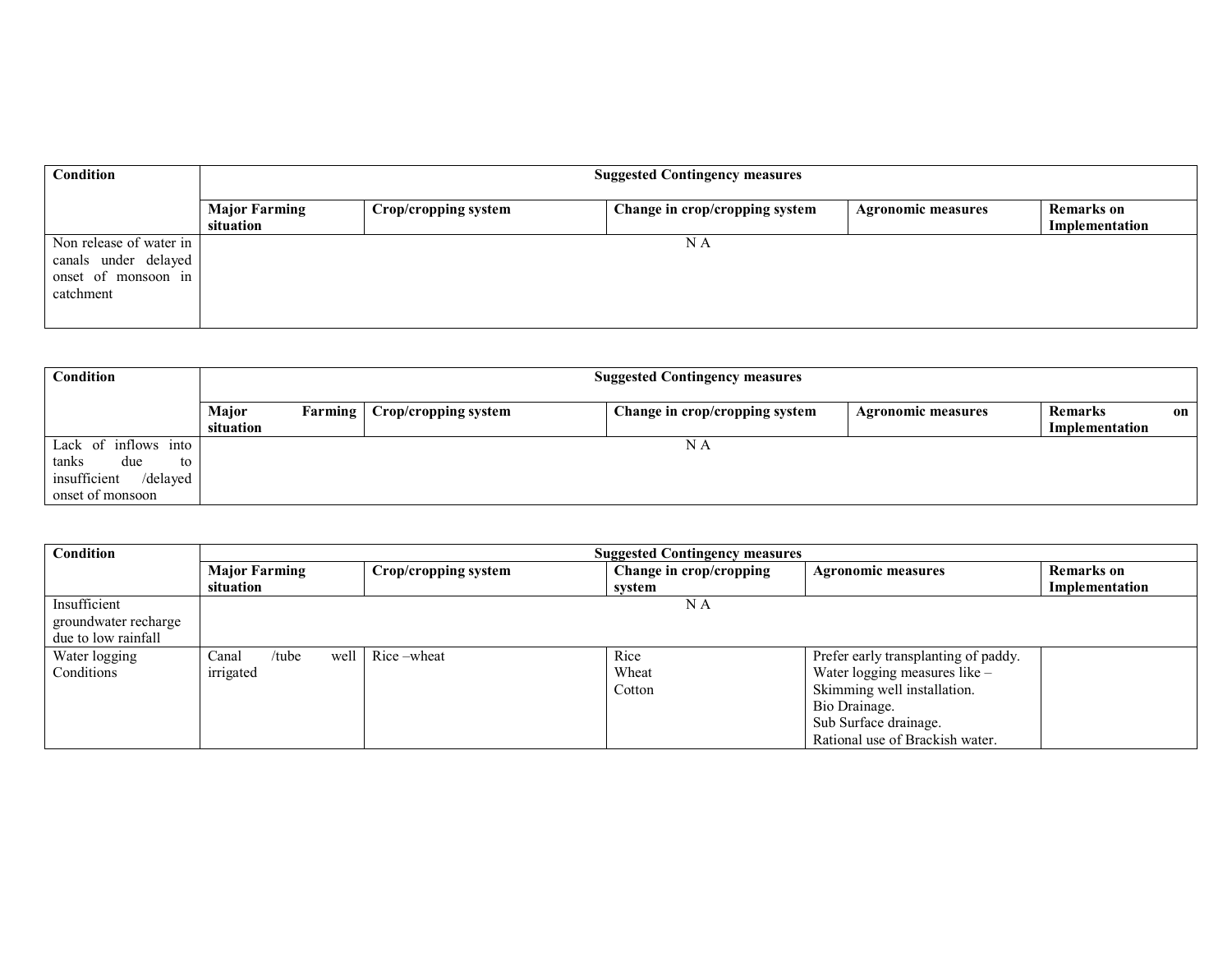### 2.2 Un-timely (un-seasonal) rains

| Condition                                                  |                                                                                                                                                                                                                                                            |                                                                                                                           |                                                                                                                                |                                                       |  |  |
|------------------------------------------------------------|------------------------------------------------------------------------------------------------------------------------------------------------------------------------------------------------------------------------------------------------------------|---------------------------------------------------------------------------------------------------------------------------|--------------------------------------------------------------------------------------------------------------------------------|-------------------------------------------------------|--|--|
| Heavy rainfall with high speed<br>winds in<br>a short span | <b>Vegetative stage</b>                                                                                                                                                                                                                                    | <b>Flowering stage</b>                                                                                                    | Crop maturity stage                                                                                                            | Post harvest                                          |  |  |
| Cotton                                                     | Ridge planting, drain out excess<br>rain water                                                                                                                                                                                                             | Drain<br>out excess rain water,<br>application<br>of<br>nitrogenous<br>fertilizer, foliar spay of 2 %<br>KNO <sub>3</sub> | Drain out excess rain water<br>and follow the recommended<br>Practices for the control of insect<br>$/$ pest.<br>And diseases. | Storage of produce at safer place                     |  |  |
| Rice                                                       | Drain out excess rain water in<br>submersing crops, Nitrogen & Zinc<br>fertilizer application                                                                                                                                                              | Drain out excess rain water.                                                                                              | Drain out excess rain water                                                                                                    | Proper drying of grains to be done<br>before storage. |  |  |
| Wheat                                                      | Bed / bidirectional sowing, Drain<br>rain water, apply<br>excess<br>out<br>fertilizer and<br>Nitrogenous<br>kg/acre) to check<br>Gypsum(100<br>nitrogen $\&$<br>sulphur Deficiency<br>respectively, varieties resistance to<br>lodging should be preferred | Drain out excess rain water, foliar<br>spray of 3% urea solution                                                          | Drain out excess rain water                                                                                                    | Shifting of produce at safer place for<br>drying      |  |  |
| Rape seed & mustard                                        | Drain<br>out excess rain<br>water<br>Nitrogen fertilizer application                                                                                                                                                                                       | Drain out excess rain water                                                                                               |                                                                                                                                | Shifting of produce at safer place for<br>drying      |  |  |
| Horticulture                                               |                                                                                                                                                                                                                                                            |                                                                                                                           |                                                                                                                                |                                                       |  |  |
| Citrus                                                     | Drainage of excess water, raising of<br>soil surface around the tree trunks,<br>chemical control of foot rot/<br>phytophthora,<br>broken<br>remove<br>branches                                                                                             | Drain out excess rain water and<br>prune out broken branches                                                              | Drain out excess water,<br>Application of growth regulators and<br>fungicides to check the pathological<br>fruit drop          | Drain out excess water,                               |  |  |
| Guava                                                      | Drainage of excess water, raising of<br>soil surface around the tree trunks                                                                                                                                                                                | Drain out excess rain water                                                                                               |                                                                                                                                | Shifting and storage of harvested fruits<br>ate       |  |  |
| Chilli                                                     | Re transplanting, drain out excess<br>rain water                                                                                                                                                                                                           | Blitox $(a)$ 3 gm                                                                                                         | Wilting: Pumping of access rain water and spray the crop with M-45 or                                                          | Avoid rotting and discoloring of fruits               |  |  |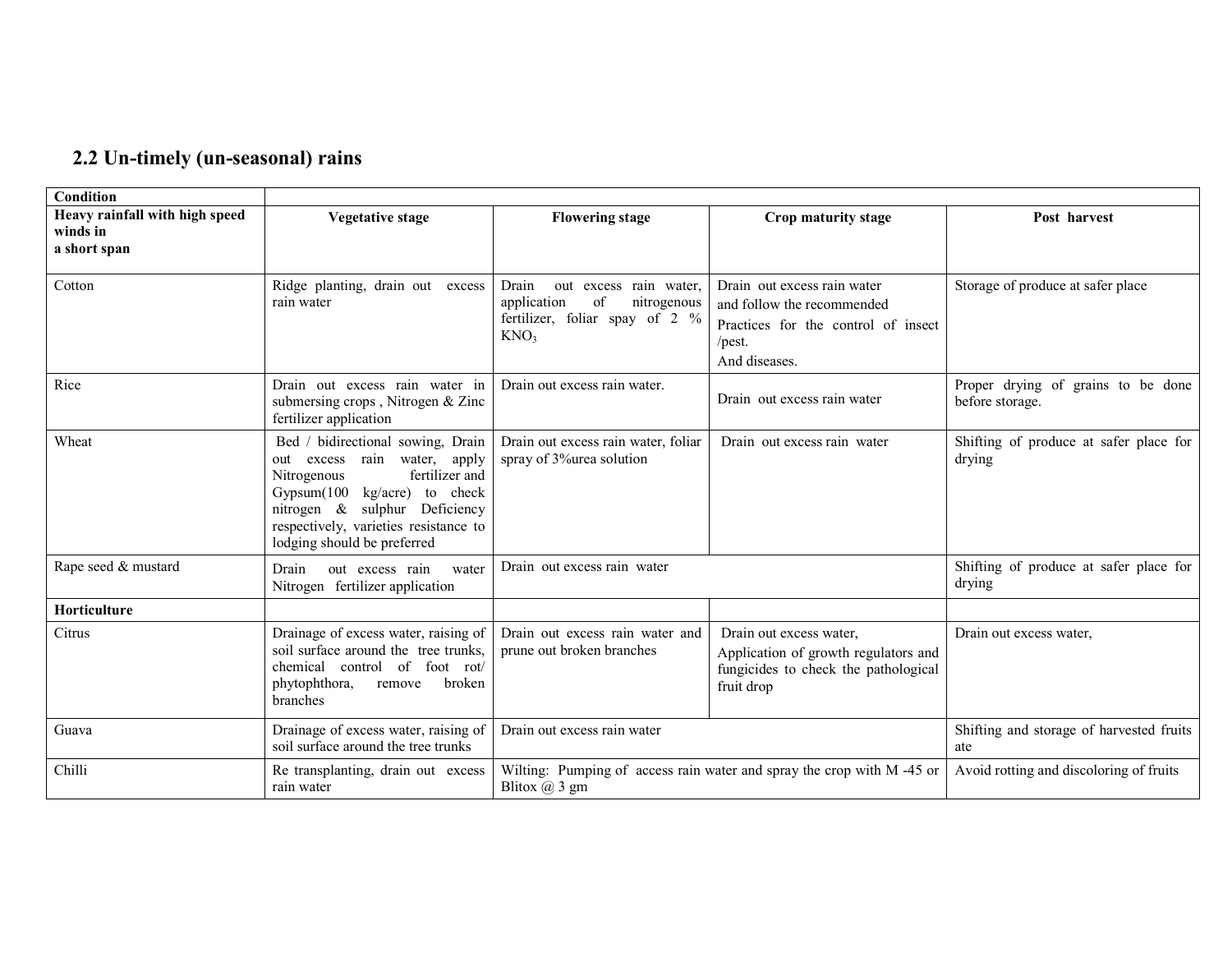|                                                         |                                                                                                                                                                                                                                       | per liter water                                                                                                                                                                                                                                                                                                                                                                                                                                                                                                                                                                                                                                                                      |                                                                                                                                                                         |                                                                                                                                                                                       |  |                                 |
|---------------------------------------------------------|---------------------------------------------------------------------------------------------------------------------------------------------------------------------------------------------------------------------------------------|--------------------------------------------------------------------------------------------------------------------------------------------------------------------------------------------------------------------------------------------------------------------------------------------------------------------------------------------------------------------------------------------------------------------------------------------------------------------------------------------------------------------------------------------------------------------------------------------------------------------------------------------------------------------------------------|-------------------------------------------------------------------------------------------------------------------------------------------------------------------------|---------------------------------------------------------------------------------------------------------------------------------------------------------------------------------------|--|---------------------------------|
| Potato                                                  | Manual weed control, earthing up<br>and apply second dose of nitrogen<br>Drainage of excess water                                                                                                                                     | Drain out excess water, spray Ridomil $\omega$ 500g/ acre to check late blight                                                                                                                                                                                                                                                                                                                                                                                                                                                                                                                                                                                                       | Curing of potatoes should be done<br>properly.                                                                                                                          |                                                                                                                                                                                       |  |                                 |
| Outbreak of pests and diseases due to un-seasonal rains |                                                                                                                                                                                                                                       |                                                                                                                                                                                                                                                                                                                                                                                                                                                                                                                                                                                                                                                                                      |                                                                                                                                                                         |                                                                                                                                                                                       |  |                                 |
| Cotton                                                  | Spray Larwin@250g<br>Or Ekalux 800ml/acre to check<br>Mealy bug, white fly                                                                                                                                                            | 1. Insect/Pests: Spray Imedachloprid 40 ml/ Pride20ml/acre for Jassid;<br>Hostathion 600 ml/acre against white fly; Larwin@250gOr Ekalux<br>800ml/acre to check Mealy bug; synthetic pyrithoids/Carbamate<br>insecticides against Pink/ spotted /American(small size) boll worm;<br>Organophosphate/Naturalite/oxadiazine against American (big size) boll<br>worm and Carbamate/ Organochlorinate/ Organophosphates against<br>Tobacco boll worm.<br>2. Diseases: Grow LH 144/LH 2076 against Leaf curl; Cobalt chloride<br>$(COCl2)$ to check para wilt disease, Spray blitox+ streptocycline against<br>Bacterial Blight and Blitox/Captan for control of Anthrcnose, leaf blight |                                                                                                                                                                         | and leaf spot.                                                                                                                                                                        |  | Storage of produce in dry place |
| Rice                                                    | Spray of Butachlor 50 EC $\omega$ 1200<br>ml per acre For the control of<br>weeds, algrip 20Wp @ 30gm per<br>acre for of broad leaf weeds,<br>Spray Nuvacron/Monocil@<br>560<br>ml/acre against leaf folder<br>and<br>stem borer.     | 1. Insect/Pests:Spray Nuvacron /Monocil@ 560 ml/acre against leaf<br>folder and stem borer; Confidor @40 ml/acre/ Ekalux @ 800 ml/acre<br>against Plant hoppers/ Rice ear cutting caterpillar.<br>2. Diseases: Grow PR 120, PR 111 against Bacterial leaf blight (BLB);<br>spray Blitox(500ml)/Tilt (200ml) per acre to control False smut; Spray<br>Tilt @ 200m l/acre against sheath blight , Sheath rot and Bunt diseases.                                                                                                                                                                                                                                                        |                                                                                                                                                                         | Storage of produce in dry place                                                                                                                                                       |  |                                 |
| Wheat                                                   | Spray pesticide to control Pink boll<br>worm especially in rice fields.                                                                                                                                                               | Spray Nuvacron $@150$ ml/acre to<br>control sucking pest (Aphid)                                                                                                                                                                                                                                                                                                                                                                                                                                                                                                                                                                                                                     | Spray Nuvacron @150ml /acre to<br>control Aphid, Ekalux for Army<br>worm (@400 ml); Boll worm(800<br>ml) per acre and Tilt @200ml/acre<br>to check Karnal bunt & rusts. | Treat the produce meant for seed with<br>250gmMalathion dust (5%)and disinfest<br>10 gunny bags with 5 ml cymbush/10<br>litres water ,Godowns with 100 ml<br>sythion/10 litres water. |  |                                 |
| Rape seed & mustard                                     | Disease: two sprays of Indofil M-<br>45/ Blitox @ 250g /acre at the<br>interval of fifteen days to control<br>the incidence of white rust and<br>alternaria blight<br>Aphid: Spray 40 gm of Actara<br>25WG or 400 ml Endosulfan 35 EC |                                                                                                                                                                                                                                                                                                                                                                                                                                                                                                                                                                                                                                                                                      |                                                                                                                                                                         | Shifting of produce at safer place.                                                                                                                                                   |  |                                 |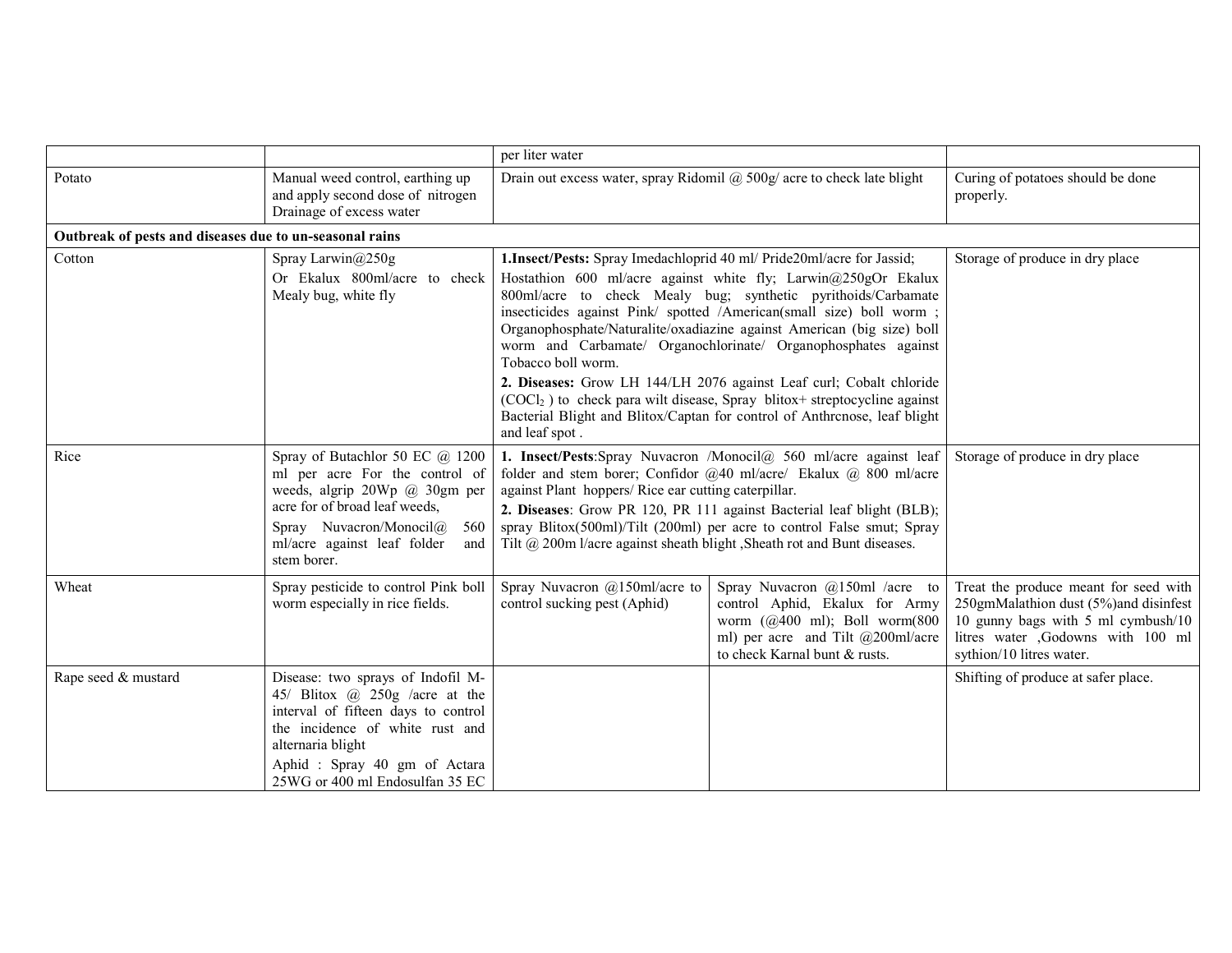|              | in 80-100 litre of water                                                                                                                                  |                                                                                                                                                          |                                                                                                                                                            |                                                                                                  |
|--------------|-----------------------------------------------------------------------------------------------------------------------------------------------------------|----------------------------------------------------------------------------------------------------------------------------------------------------------|------------------------------------------------------------------------------------------------------------------------------------------------------------|--------------------------------------------------------------------------------------------------|
| Horticulture |                                                                                                                                                           |                                                                                                                                                          |                                                                                                                                                            |                                                                                                  |
| Citrus       | Chemical control of phytophthora /<br>foot rot with Ridomil-MZ/Alliette<br>as per recommendation,<br>Control of sucking pests with<br>systemic pesticides | Chemical control of phytophthora<br>foot rot with Ridomil-MZ/<br>Alliette as per recommendation,<br>Control of sucking pests with<br>systemic pesticides | Chemical control of phytophthora /<br>foot rot with Ridomil-MZ/ Alliette as<br>per recommendation,<br>Control of sucking pests with<br>systemic pesticides | Application of fungicides/<br>/growth<br>regulators/nutrients<br>to check post<br>harvest losses |
| Guava        | Chemical control of sucking<br>diseases<br>like<br>and<br>pests<br>Anthracnose/wilt and insects like<br>fruit fly with Fenvelrate                         | Chemical control of fruit fly with<br>Fenvelrate and diseases like<br>powdery mildew/ anthracnose<br>with Captan/Blitox                                  | Chemical control of fruit fly and<br>Anthracnose of guava.<br>Early<br>harvesting at proper maturity level.                                                | Storage at proper place                                                                          |
| Chilli       |                                                                                                                                                           | Pumping out of excess rain water<br>to check wilt                                                                                                        | Spray Endosulfan $(a)$ 1.0 liter /acre<br>to check fruit borer<br>Spray Blitox $\omega$ 3 g/ liter water to<br>check rottening of fruit                    | Keep in dry place                                                                                |
| Potatoes     | Spray of Rogor $\omega$ 300ml / acre for<br>the jassid/aphids,<br>Spray of Indofil M-45 $@500 -700$<br>ml/acre for the control of late<br>blight.         |                                                                                                                                                          | Spray of Ridomil 500g/acre for the<br>control of late blight.                                                                                              | After curing proper storage should be<br>done.                                                   |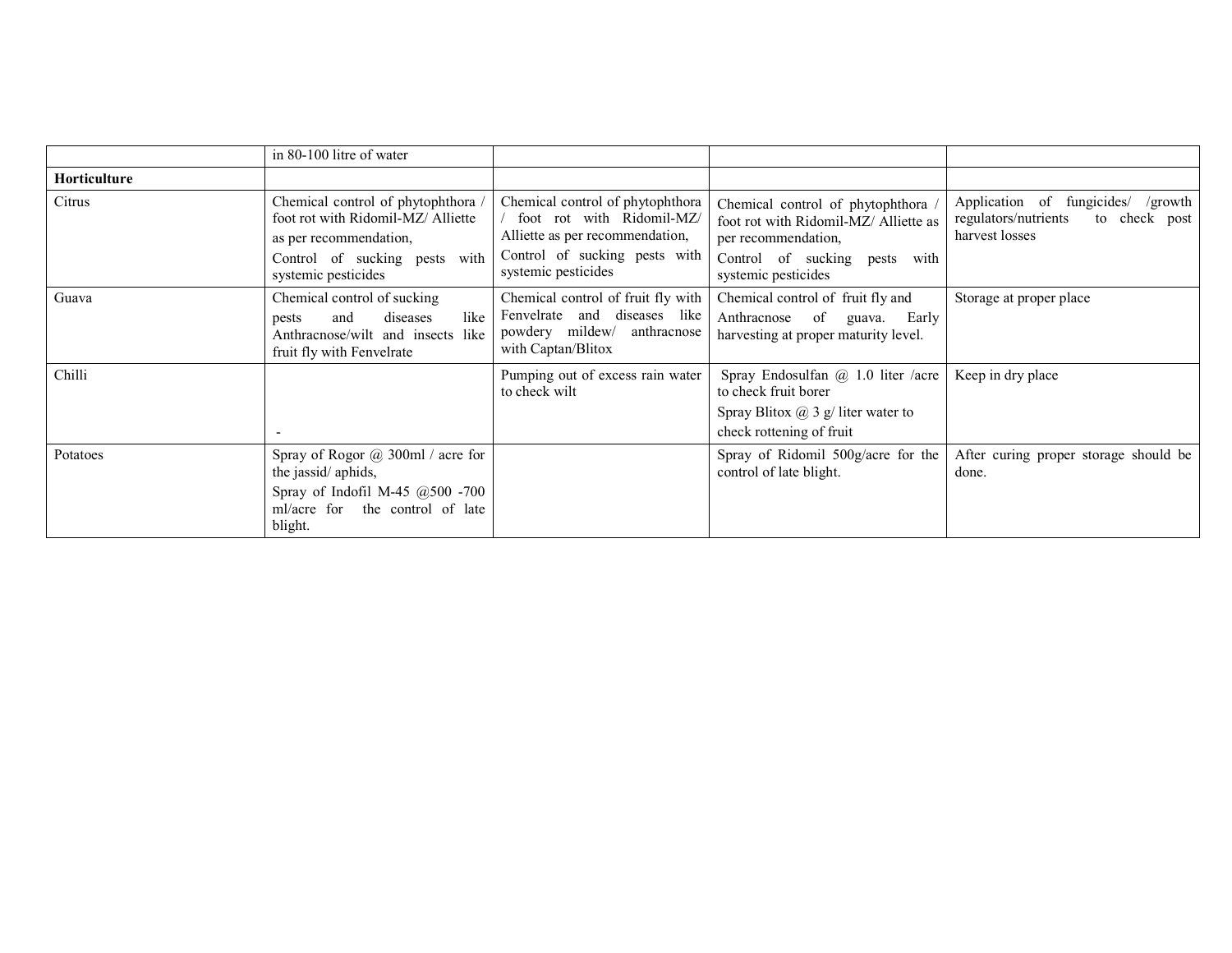### 2.4 Extreme events: Heat wave / Cold wave/Frost/ Hailstorm

| <b>Extreme event type</b> |                                                                                                                                                                                                                        | <b>Suggested contingency measure</b>                                                                                |                               |            |  |
|---------------------------|------------------------------------------------------------------------------------------------------------------------------------------------------------------------------------------------------------------------|---------------------------------------------------------------------------------------------------------------------|-------------------------------|------------|--|
|                           | Seedling / nursery stage                                                                                                                                                                                               | <b>Reproductive stage</b><br><b>Vegetative stage</b>                                                                |                               | At harvest |  |
| <b>Heat Wave</b>          |                                                                                                                                                                                                                        |                                                                                                                     |                               |            |  |
| Cotton                    | Heavy rauni (irrigation before sowing) (PSI) with canal water,<br>Apply light irrigation<br>planting of crop on eastern side of N-S ridge, gap filling<br>and light irrigation                                         |                                                                                                                     |                               |            |  |
| Rice                      | Correct Iron deficiency with 0.5 per cent iron sulphate spray,<br>Pounding of water for fifteen<br>light and frequent irrigation<br>days after transplanting to<br>check iron deficiency and for<br>crop establishment |                                                                                                                     |                               |            |  |
| Wheat                     |                                                                                                                                                                                                                        | Apply light irrigation                                                                                              |                               |            |  |
| <b>Horticulture</b>       |                                                                                                                                                                                                                        |                                                                                                                     |                               |            |  |
| Citrus                    | Light and frequent irrigation and shelter from western side to<br>check sun scald and burning injury, application of white wash<br>pint on main stems,                                                                 | Apply light and frequent irrigation to check dropping of flowers<br>and fruit with growth regulator like 2-4-D/GA.  |                               |            |  |
| Guava                     | Frequent irrigation and application of white wash Paint on main<br>stem portion, and apply Shelter on western Side to check the<br>burning of young plants.                                                            | Apply frequent irrigation to check drooping of flowers.                                                             |                               |            |  |
| Chilli                    | Light and frequent irrigation                                                                                                                                                                                          | Light and frequent irrigation                                                                                       | Light and frequent irrigation |            |  |
| Potato                    |                                                                                                                                                                                                                        |                                                                                                                     |                               |            |  |
| Cold wave                 |                                                                                                                                                                                                                        |                                                                                                                     |                               |            |  |
| Horticulture              |                                                                                                                                                                                                                        |                                                                                                                     |                               |            |  |
| Citrus                    | Apply light and frequent irrigation, protect the plants by<br>providing shelter from North-West direction, smudging                                                                                                    | Apply light and frequent irrigation, protect the plants by<br>providing shelter from North-West direction, smudging |                               |            |  |
| Guava                     | Apply light and frequent irrigation, protect the plants by<br>providing shelter from North-West direction                                                                                                              |                                                                                                                     |                               |            |  |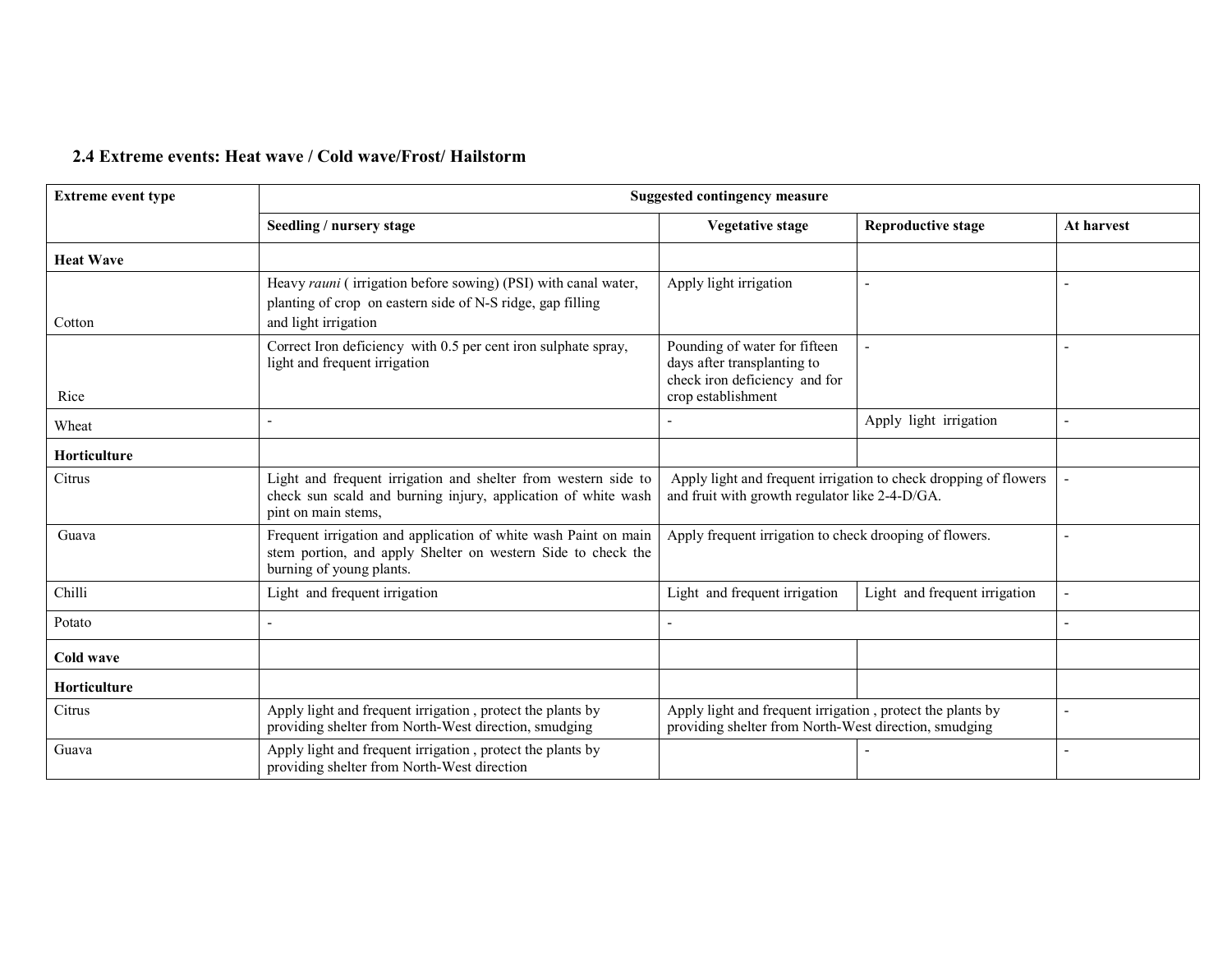| Chilli              | $\blacksquare$                                                                             | $\overline{\phantom{a}}$<br>$\overline{\phantom{a}}$ |                                                              | $\overline{\phantom{a}}$ |
|---------------------|--------------------------------------------------------------------------------------------|------------------------------------------------------|--------------------------------------------------------------|--------------------------|
| Potato              | $\overline{\phantom{a}}$                                                                   | Light and frequent irrigation                        |                                                              |                          |
| Frost               |                                                                                            |                                                      |                                                              |                          |
| Rape seed & mustard | $\overline{\phantom{a}}$                                                                   | Apply light irrigation                               |                                                              | ٠                        |
| Horticulture        |                                                                                            |                                                      |                                                              |                          |
| Citrus              | New plantation, and cover the plants with<br>grass or sarkanda polythene etc               | Installation of wind breaks, smoking etc.            |                                                              | $\blacksquare$           |
| Guava               | $\overline{\phantom{a}}$                                                                   | $\sim$                                               | $\overline{\phantom{a}}$                                     | $\overline{\phantom{a}}$ |
| Chilli              | Cover the Nursery with polythene sheets, light irrigation                                  | $\overline{a}$                                       | $\blacksquare$                                               | $\overline{\phantom{a}}$ |
| Potato              | $\overline{\phantom{a}}$                                                                   | Light irrigation and<br>Frequent irrigation          |                                                              | ٠                        |
| <b>Hailstorm</b>    |                                                                                            |                                                      |                                                              |                          |
| Cotton              | Re sowing                                                                                  |                                                      |                                                              |                          |
| Rice                |                                                                                            |                                                      |                                                              |                          |
| Wheat               | Re sowing                                                                                  | Not curable                                          |                                                              |                          |
| Rape seed & mustard | Re sowing                                                                                  | Not curable                                          |                                                              |                          |
| Horticulture        |                                                                                            |                                                      |                                                              |                          |
| Citrus              | Protection of nursery with sarkanda etc/ growing of nursery<br>Under protected structures. | infection with blitox, Bordeaux mixture etc.         | Removal of broken limbs and sprays fungicide to check fungal | $\blacksquare$           |
| Guava               |                                                                                            |                                                      |                                                              |                          |
| Chilli              | Re-sowing                                                                                  | $\overline{\phantom{a}}$                             |                                                              |                          |
| Potato              | $\overline{\phantom{a}}$                                                                   | $\overline{\phantom{a}}$                             | $\overline{\phantom{a}}$                                     | $\overline{\phantom{a}}$ |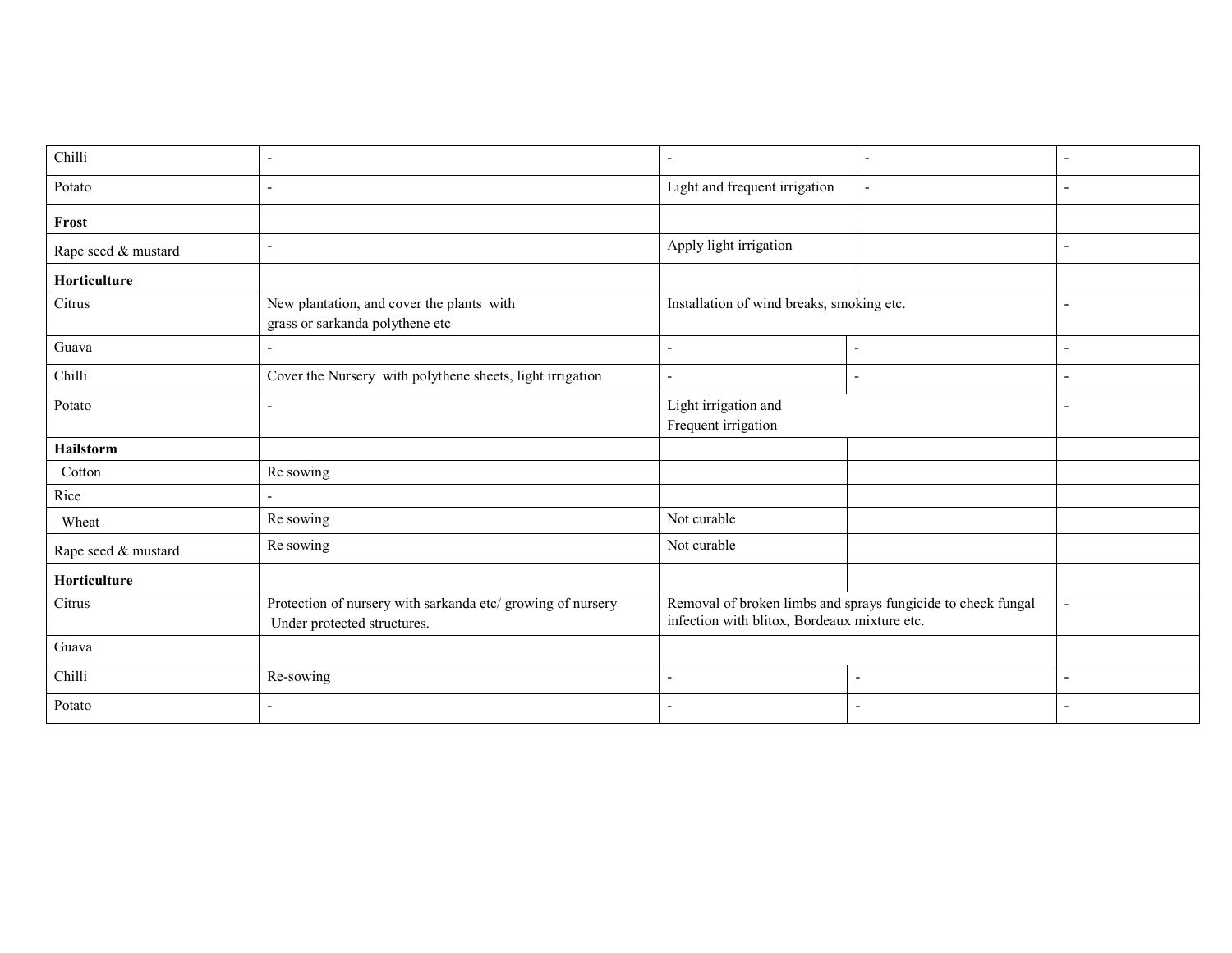### 2.5 Contingent strategies for Livestock, Poultry & Fisheries.

### 2.5.1 Livestock

|                                         | <b>Suggested contingency measures</b>                                                                                                                                                                                                                            |                                                                                                                                                              |                                                                                                                                |  |
|-----------------------------------------|------------------------------------------------------------------------------------------------------------------------------------------------------------------------------------------------------------------------------------------------------------------|--------------------------------------------------------------------------------------------------------------------------------------------------------------|--------------------------------------------------------------------------------------------------------------------------------|--|
|                                         | <b>Before the event</b>                                                                                                                                                                                                                                          | During the event                                                                                                                                             | After the event                                                                                                                |  |
| <b>Drought</b>                          |                                                                                                                                                                                                                                                                  |                                                                                                                                                              |                                                                                                                                |  |
| <b>Feed and fodder</b><br>availability  | Increase area under fodder cultivation.<br>Collection and storage of wheat /paddy straw.<br>Processing $&$ storage of feed/fodder and roughages in the form of<br>complete feed/blocks.<br>Establishing fodder banks and preserving fodder as silage and<br>hay. | Utilizing fodder from fodder bank reserves.<br>Utilizing stored silage/hay.<br>Transporting complete feed/fodder and dry<br>roughages to the affected areas. | Training/educating<br>farmers for feed $\&$<br>fodder storage.<br>Maintenance / repair of silo pits and<br>feed/fodder stores. |  |
| <b>Drinking</b> water                   | Preserving water in the village ponds/tanks.<br>Excavation of bore wells.<br>Rain water harvesting on individual farm/community basis.                                                                                                                           | Using water from village ponds/tanks.<br>Ground water resources to be exploited for<br>drinking purposes.                                                    | Maintenance/ cleaning and strengthening of<br>water village ponds.                                                             |  |
| <b>Health and disease</b><br>management | Preparedness with sufficient stocks of medicines.<br>Vaccination of animals.<br>Insurance of animals.                                                                                                                                                            | Conducting mass animal health camps and<br>treating the affected animals                                                                                     | Culling sick animals.<br>Insurance claim for mortalities.                                                                      |  |
| <b>Floods</b>                           | Not a flood prone district.                                                                                                                                                                                                                                      |                                                                                                                                                              |                                                                                                                                |  |
| <b>Feed and fodder</b><br>availability  |                                                                                                                                                                                                                                                                  |                                                                                                                                                              |                                                                                                                                |  |
| <b>Drinking water</b>                   |                                                                                                                                                                                                                                                                  |                                                                                                                                                              |                                                                                                                                |  |
| <b>Health and disease</b><br>management |                                                                                                                                                                                                                                                                  |                                                                                                                                                              |                                                                                                                                |  |
| Cyclone                                 | Not a cyclone prone district                                                                                                                                                                                                                                     |                                                                                                                                                              |                                                                                                                                |  |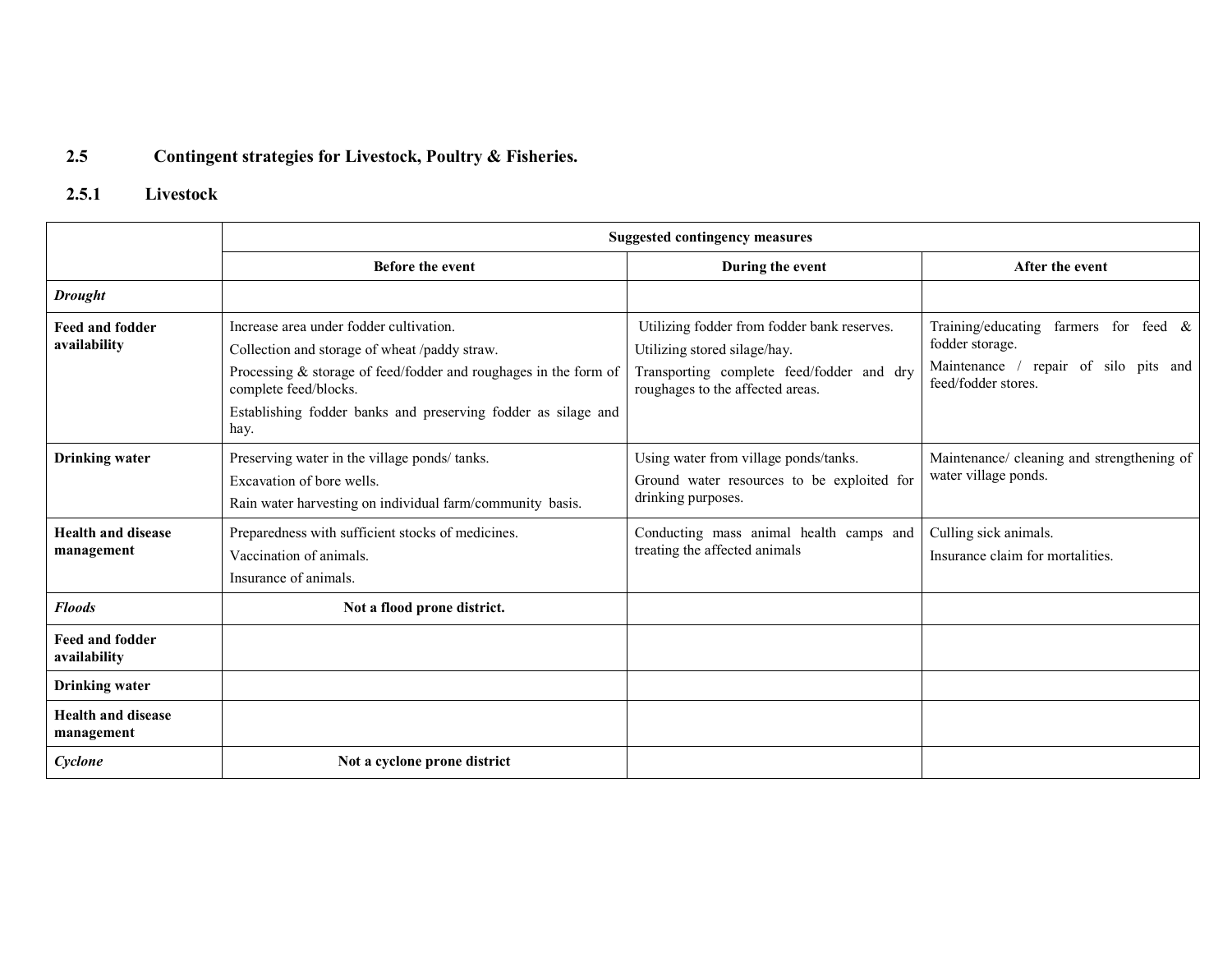| <b>Feed and fodder</b><br>availability  |                                                                                                                                                                                                                                                 |                                                                                                                                                                                                                                                                               |                                                                                                                                         |
|-----------------------------------------|-------------------------------------------------------------------------------------------------------------------------------------------------------------------------------------------------------------------------------------------------|-------------------------------------------------------------------------------------------------------------------------------------------------------------------------------------------------------------------------------------------------------------------------------|-----------------------------------------------------------------------------------------------------------------------------------------|
| <b>Drinking water</b>                   |                                                                                                                                                                                                                                                 |                                                                                                                                                                                                                                                                               |                                                                                                                                         |
| <b>Health and disease</b><br>management |                                                                                                                                                                                                                                                 |                                                                                                                                                                                                                                                                               |                                                                                                                                         |
| <b>Heat wave and cold wave</b>          |                                                                                                                                                                                                                                                 |                                                                                                                                                                                                                                                                               |                                                                                                                                         |
| Shelter/environment<br>management       | Plantation of shady trees /wind breakers around animal facilities.<br>Encourage low cost environmentally effective well ventilated<br>shelters.<br>Cleaning of village ponds on community basis.<br>Preponderances for stress related diseases. | Use protective measures to reduce the effects<br>of cold / heat wave with the use of suitable<br>techniques/feed supplements.<br>Use village ponds for wallowing during heat<br>wave.<br>Ensure fresh drinking water supplies.<br>Take special care of high yielding animals. | Plantation of shady trees and wind breakers<br>around animal facilities/farms.<br>Strengthening of water supply sources.                |
| <b>Health and disease</b><br>management | Provision of community shelters/hospitals for animal treatments<br>Proper & timely vaccination.<br>Ensure sufficient stock of medicines                                                                                                         | Testing for immunity.<br>Keep all animals in the area under observation.                                                                                                                                                                                                      | Keep the hyper sensitive animals under<br>observation<br>and fodder supply for<br>feed<br>Proper<br>reconditioning the affected animals |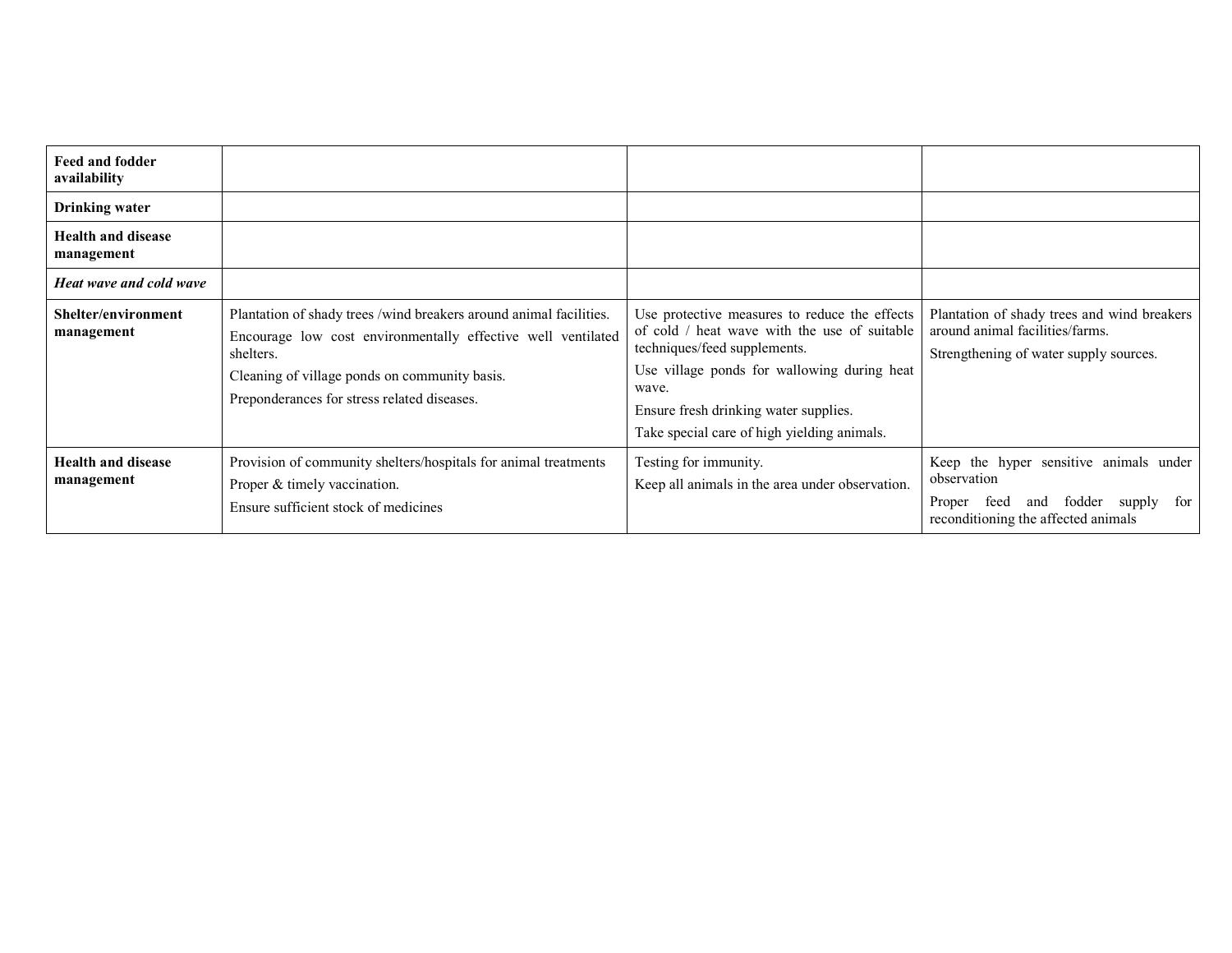2.5.2 Poultry

|                                         | <b>Suggested contingency measures</b>                                                    |                                                                     |                                               | linkages with<br>Convergence/<br>ongoing programs, if any |
|-----------------------------------------|------------------------------------------------------------------------------------------|---------------------------------------------------------------------|-----------------------------------------------|-----------------------------------------------------------|
|                                         | <b>Before the event</b>                                                                  | During the event                                                    | After the event                               |                                                           |
| <b>Drought</b>                          |                                                                                          |                                                                     |                                               |                                                           |
| <b>Shortage of feed</b><br>ingredients  | Establishing feed reserve banks.                                                         | Utilizing feed from feed reserve banks.                             | Strengthening of feed<br>storage facilities.  |                                                           |
| <b>Drinking</b> water                   | Strengthening of water supply sources.                                                   | Ensure sufficient drinking water supplies                           |                                               |                                                           |
| <b>Health and disease</b><br>management | Vaccination of birds.<br>Veterinary preparedness with sufficient<br>stocks of medicines. | Critical observation of flocks for any<br>infection on daily basis. | /disposal<br>of<br>Culling<br>affected birds. |                                                           |
| <b>Floods</b>                           | Not a flood prone district.                                                              |                                                                     |                                               |                                                           |
| Shortage of feed<br>ingredients         |                                                                                          |                                                                     |                                               |                                                           |
| <b>Drinking</b> water                   |                                                                                          |                                                                     |                                               |                                                           |
| <b>Health and disease</b><br>management |                                                                                          |                                                                     |                                               |                                                           |
| Cyclone                                 | Not a cyclone prone district.                                                            |                                                                     |                                               |                                                           |
| Shortage of feed<br>ingredients         |                                                                                          |                                                                     |                                               |                                                           |
| <b>Drinking</b> water                   |                                                                                          |                                                                     |                                               |                                                           |
| <b>Health and disease</b><br>management |                                                                                          |                                                                     |                                               |                                                           |
| Heat wave and cold wave                 |                                                                                          |                                                                     |                                               |                                                           |
| Shelter/environment                     | Build comfortable shelters.                                                              | Ensure supply of fresh drinking water.                              | Repair/maintenance<br>of                      |                                                           |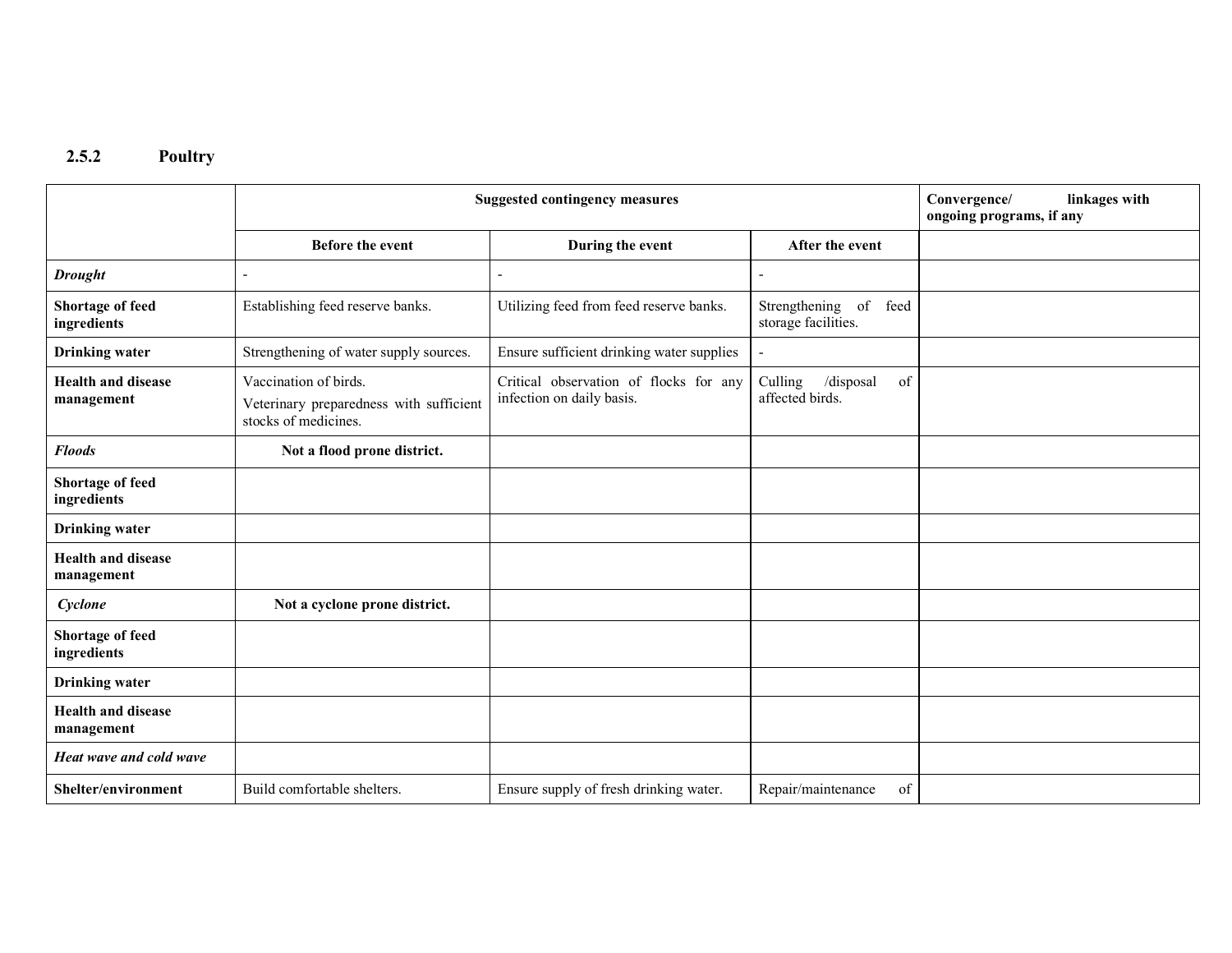| management                              | Make provision for cooling devices.<br>Tree plantation/wind breakers around<br>poultry facilities.      | Use cooling $/$ heating devices for comfort $ $<br>of birds.<br>Increase or decrease ventilation and air<br>movements as per requirements.<br>Use feed additives as protective measure<br>to reduce the effects of cold or heat. | shelters.                                                                              |  |
|-----------------------------------------|---------------------------------------------------------------------------------------------------------|----------------------------------------------------------------------------------------------------------------------------------------------------------------------------------------------------------------------------------|----------------------------------------------------------------------------------------|--|
| <b>Health and disease</b><br>management | Vaccination of birds.<br>veterinary<br>preparedness<br>Emergency<br>with sufficient stock of medicines. | Watch the flocks for any infection<br>critically.<br>Testing the titer against RD.<br>Quick treatment of against any stress<br>related disease outbreak.                                                                         | Culling and disposal of<br>affected birds.<br>of<br>disposal<br>Proper<br>mortalities. |  |

#### 2.5.3. Fisheries/ Aquaculture

|                                | <b>Suggested Contingency measures</b> |                                           |                                                 |
|--------------------------------|---------------------------------------|-------------------------------------------|-------------------------------------------------|
|                                | <b>Before the event</b>               | During the event                          | After the event                                 |
| 1. Drought                     |                                       |                                           |                                                 |
| A. Capture                     |                                       |                                           |                                                 |
| <b>Marine</b>                  |                                       | $\qquad \qquad \blacksquare$              | $\overline{\phantom{0}}$                        |
| Inland                         |                                       |                                           |                                                 |
| (i) Shallow water depth due to | Critical analysis of long<br>D.       | i) Use stored water.                      | i) Need based monitoring through research plan. |
| insufficient rains/inflow      | range                                 | ii) Use surface water flow.               | ii) Intensive afforestation program.            |
|                                | forecast data.                        | iii) Divert water from unutilized areas.  | iii) Augmentation of surface water flow.        |
|                                | ii) Storage of water.                 | iv) Utilize canal water.                  | iv) Strengthening of water sources.             |
|                                | iii) Afforestation program.           | v) Aeration of water in ponds/reservoirs. | v) Rain water harvesting.                       |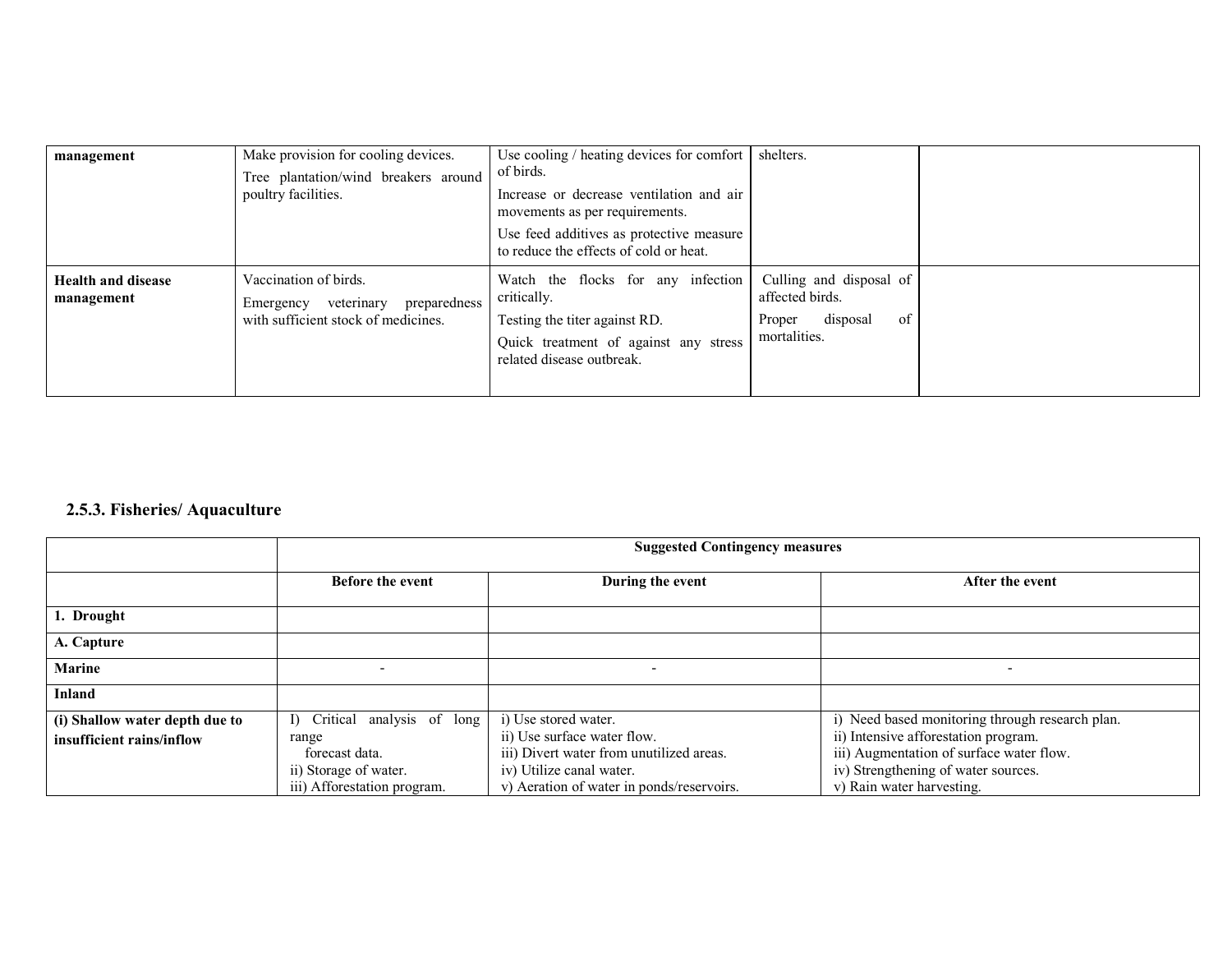|                                                                                                                                          | Conservation<br>of<br>iv)<br>rivers/ponds.<br>v) Re-excavation of local<br>canals/village ponds.                                                                                                                                                                                                                                                                            |                                                                                                                                                                                                                                                                                                                                                                                                                                                       | vi) Compensation claims.<br>vii) Prepare vulnerability map.                                                                                                                                                                                                                                                                                                                                                           |
|------------------------------------------------------------------------------------------------------------------------------------------|-----------------------------------------------------------------------------------------------------------------------------------------------------------------------------------------------------------------------------------------------------------------------------------------------------------------------------------------------------------------------------|-------------------------------------------------------------------------------------------------------------------------------------------------------------------------------------------------------------------------------------------------------------------------------------------------------------------------------------------------------------------------------------------------------------------------------------------------------|-----------------------------------------------------------------------------------------------------------------------------------------------------------------------------------------------------------------------------------------------------------------------------------------------------------------------------------------------------------------------------------------------------------------------|
| (ii) Changes in water quality                                                                                                            | i) Prohibit dumping of solid,<br>liquid and waste in water<br>sources.<br>ii) Preparedness with stocks of<br>chemicals, disinfectants<br>and<br>therapeutic drugs.                                                                                                                                                                                                          | i) Adopt suitable action plan to reduce salt load in<br>water bodies.<br>ii) Generate scientific research data on the survival<br>and tolerance limit of fish and prawn species in<br>saline water.<br>iii) Use disinfectants and therapeutic drugs.<br>iv) Adoption of bio-remedial measures                                                                                                                                                         | i) Need based research data should be generated on water<br>quality.<br>ii) Dumping of solid, liquid and waste in water bodies<br>should be stopped through enactment of legislation.                                                                                                                                                                                                                                 |
| <b>B.</b> Aquaculture                                                                                                                    |                                                                                                                                                                                                                                                                                                                                                                             |                                                                                                                                                                                                                                                                                                                                                                                                                                                       |                                                                                                                                                                                                                                                                                                                                                                                                                       |
| (i) Shallow water in ponds due to<br>insufficient rains/inflow<br>(ii) Impact of salt load build up in<br>ponds/Changes in water quality | ) Critical analysis of long range<br>forecast data.<br>ii) Storage of water.<br>iii) Afforestation program.<br>iv) Conservation of water.<br>Re-excavation of local<br>V)<br>canals/village ponds.<br>i) Prohibit dumping of solid,<br>liquid and waste in water<br>sources.<br>ii) Preparedness with stocks of<br>chemicals,<br>disinfectants<br>and<br>therapeutic drugs. | i) Use stored water.<br>ii) Use surface water flow.<br>iii) Divert water from unutilized areas.<br>iv) Utilize canal water.<br>v) Aeration of ponds.<br>i) Adopt suitable action plan to reduce salt load in<br>water bodies.<br>ii) Generate scientific research data on the survival<br>and tolerance limit of fish and prawn species in saline<br>water.<br>iii) Use disinfectants and therapeutic drugs.<br>iv) Adoption of bio-remedial measures | i) Need based monitoring through research plan.<br>ii) Intensive afforestation program.<br>iii) Augmentation of surface water flow.<br>iv) Adoption of rain harvesting methods.<br>v) Compensation claims.<br>vi) Prepare vulnerability map.<br>i) Need based research data should be generated on water<br>quality.<br>ii) Dumping of solid, liquid and waste should be stopped<br>through enactment of legislation. |
| 2. Flood                                                                                                                                 | Not a flood affected district.                                                                                                                                                                                                                                                                                                                                              |                                                                                                                                                                                                                                                                                                                                                                                                                                                       |                                                                                                                                                                                                                                                                                                                                                                                                                       |
| A. Capture                                                                                                                               |                                                                                                                                                                                                                                                                                                                                                                             |                                                                                                                                                                                                                                                                                                                                                                                                                                                       |                                                                                                                                                                                                                                                                                                                                                                                                                       |
| <b>Marine</b>                                                                                                                            | $\blacksquare$                                                                                                                                                                                                                                                                                                                                                              | $\blacksquare$                                                                                                                                                                                                                                                                                                                                                                                                                                        | $\blacksquare$                                                                                                                                                                                                                                                                                                                                                                                                        |
| <b>Inland</b>                                                                                                                            |                                                                                                                                                                                                                                                                                                                                                                             |                                                                                                                                                                                                                                                                                                                                                                                                                                                       |                                                                                                                                                                                                                                                                                                                                                                                                                       |
| (i) Average compensation paid<br>due to loss of human life                                                                               |                                                                                                                                                                                                                                                                                                                                                                             |                                                                                                                                                                                                                                                                                                                                                                                                                                                       |                                                                                                                                                                                                                                                                                                                                                                                                                       |
| (ii) No. of boats/nets damaged                                                                                                           |                                                                                                                                                                                                                                                                                                                                                                             |                                                                                                                                                                                                                                                                                                                                                                                                                                                       |                                                                                                                                                                                                                                                                                                                                                                                                                       |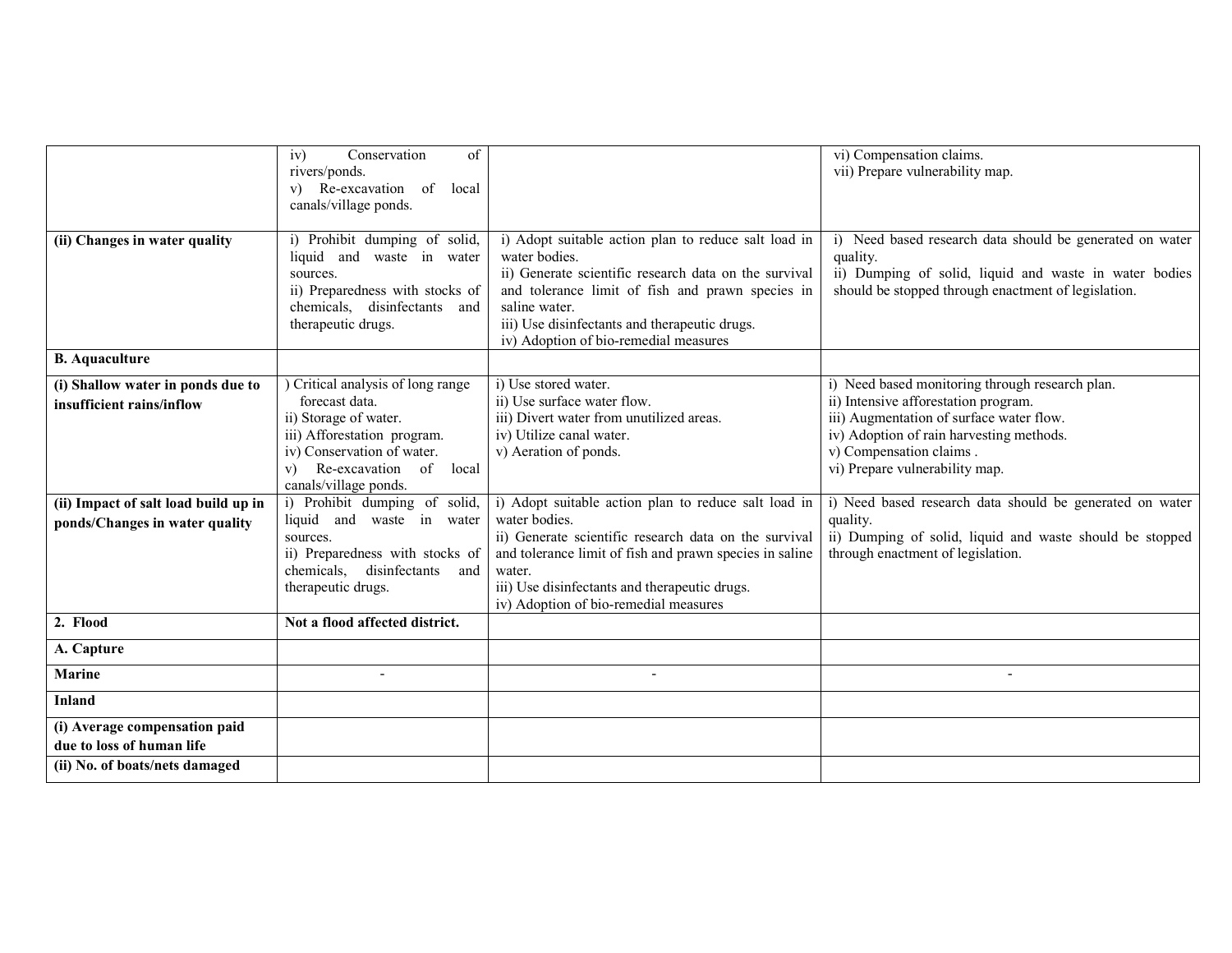| (iii) No. of houses damaged                                     |                                  |                          |                          |
|-----------------------------------------------------------------|----------------------------------|--------------------------|--------------------------|
| (iv) Loss of stock                                              |                                  |                          |                          |
| (v) Changes in water quality                                    |                                  |                          |                          |
| (vi) Health and disease                                         |                                  |                          |                          |
| <b>B.</b> Aquaculture                                           |                                  |                          |                          |
| (i) Inundation with flood water                                 |                                  |                          |                          |
| (ii) Water contamination and<br>changes in water quality        |                                  |                          |                          |
| (iii) Health and diseases                                       |                                  |                          |                          |
| (iv) Loss of stock and input (feed,<br>chemicals)               |                                  |                          |                          |
| (v) Infrastructure damage                                       |                                  |                          |                          |
| (pumps, aerators, huts etc)                                     |                                  |                          |                          |
| 3. Cyclone / Tsunami                                            | Not a cyclone affected district. |                          |                          |
|                                                                 |                                  |                          |                          |
| A. Capture                                                      | $\blacksquare$                   | $\overline{\phantom{a}}$ | $\overline{\phantom{a}}$ |
| <b>Marine</b>                                                   | $\overline{a}$                   |                          |                          |
| (i) Average compensation paid                                   |                                  |                          |                          |
| due to loss of fishermen lives                                  |                                  |                          |                          |
| (ii) Avg. no. of boats/nets                                     | $\blacksquare$                   | $\blacksquare$           | $\blacksquare$           |
| damaged<br>(iii) Avg. no. of houses damaged                     | $\blacksquare$                   |                          | $\overline{\phantom{a}}$ |
| <b>Inland</b>                                                   | $\blacksquare$                   | $\overline{\phantom{0}}$ | $\overline{\phantom{a}}$ |
| <b>B.</b> Aquaculture                                           | $\overline{\phantom{a}}$         |                          | $\overline{\phantom{0}}$ |
| (i) Overflow / flooding of ponds                                | $\blacksquare$                   |                          | $\blacksquare$           |
| (ii) Changes in water quality                                   |                                  |                          |                          |
| (freshwater/brackish water ratio)                               |                                  |                          |                          |
| (iii) Health and disease<br>(iv) Loss of stock and input (feed, | $\blacksquare$                   | $\overline{\phantom{a}}$ | $\overline{\phantom{a}}$ |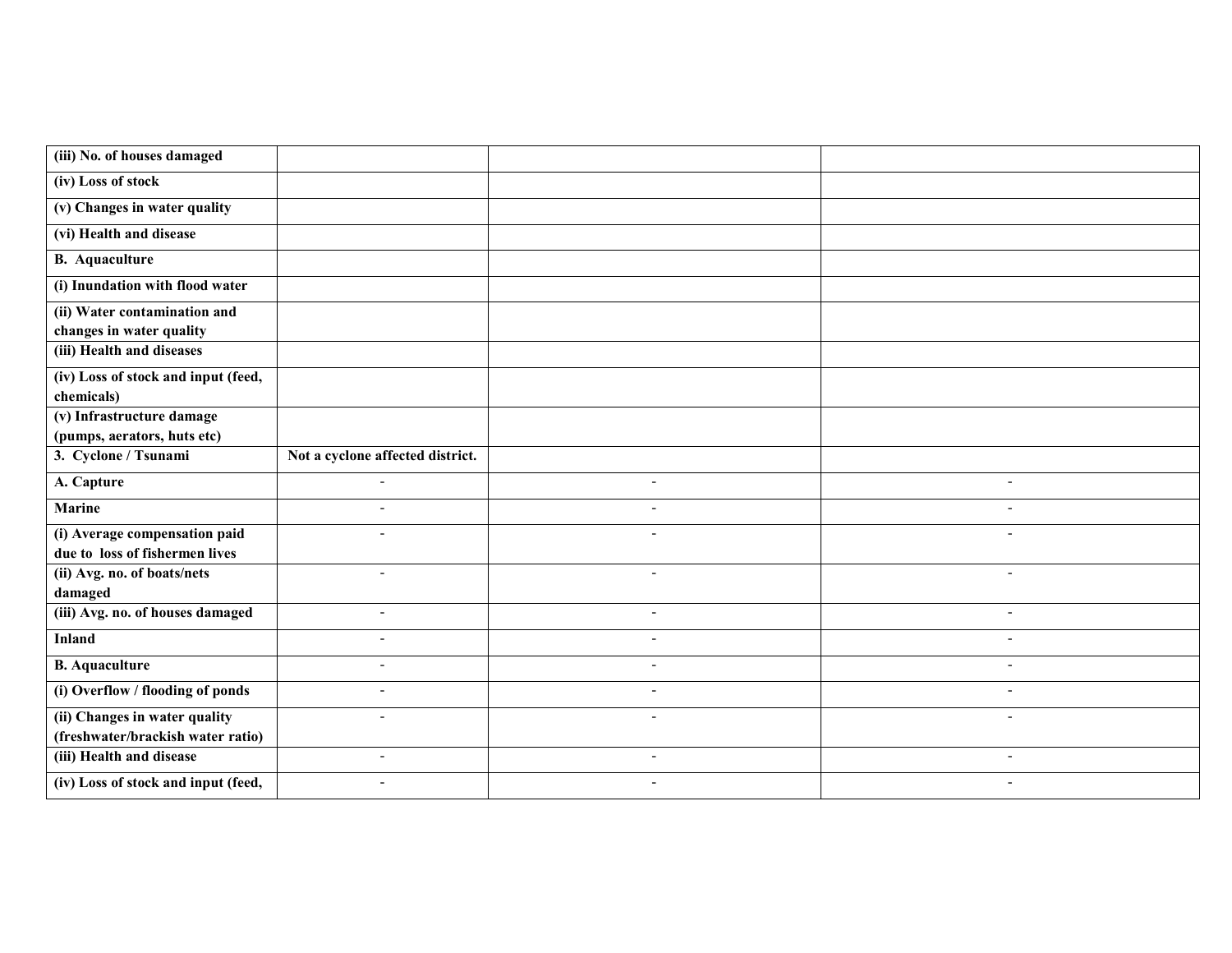| chemicals etc.)                 |                                                                                                                                                                                                                                                                                                |                                                                                                                                                                                                                                                                                                                                                                                                                                                                                                                                                                                                                              |                                                                                                                                                                                                                                                                                                  |
|---------------------------------|------------------------------------------------------------------------------------------------------------------------------------------------------------------------------------------------------------------------------------------------------------------------------------------------|------------------------------------------------------------------------------------------------------------------------------------------------------------------------------------------------------------------------------------------------------------------------------------------------------------------------------------------------------------------------------------------------------------------------------------------------------------------------------------------------------------------------------------------------------------------------------------------------------------------------------|--------------------------------------------------------------------------------------------------------------------------------------------------------------------------------------------------------------------------------------------------------------------------------------------------|
| (v) Infrastructure damage       |                                                                                                                                                                                                                                                                                                |                                                                                                                                                                                                                                                                                                                                                                                                                                                                                                                                                                                                                              |                                                                                                                                                                                                                                                                                                  |
| (pumps, aerators, shelters/huts |                                                                                                                                                                                                                                                                                                |                                                                                                                                                                                                                                                                                                                                                                                                                                                                                                                                                                                                                              |                                                                                                                                                                                                                                                                                                  |
| etc.)                           |                                                                                                                                                                                                                                                                                                |                                                                                                                                                                                                                                                                                                                                                                                                                                                                                                                                                                                                                              |                                                                                                                                                                                                                                                                                                  |
| 4. Heat wave and cold wave      |                                                                                                                                                                                                                                                                                                |                                                                                                                                                                                                                                                                                                                                                                                                                                                                                                                                                                                                                              |                                                                                                                                                                                                                                                                                                  |
| A. Capture                      |                                                                                                                                                                                                                                                                                                |                                                                                                                                                                                                                                                                                                                                                                                                                                                                                                                                                                                                                              |                                                                                                                                                                                                                                                                                                  |
| <b>Marine</b>                   |                                                                                                                                                                                                                                                                                                |                                                                                                                                                                                                                                                                                                                                                                                                                                                                                                                                                                                                                              |                                                                                                                                                                                                                                                                                                  |
| <b>Inland</b>                   | Stay aware of upcoming<br>temperature changes.<br>ii) Arrange the aerators.<br>iii) Ensure sufficient water level<br>in water bodies.<br>vi) Formulate strategic fishing<br>management during the heat/<br>cold waves.<br>v) Tree plantation around fish<br>ponds                              | i) Monitor fishing sites frequently to ensure that they<br>are not affected by heat or cold waves.<br>ii) Use dark materials to cover the water bodies<br>during excessive heat waves.<br>iii) Educating the farmers through electronic or print<br>media<br>iv) Collect basic weather data on incidence of<br>extremes and physical data of water bodies, water<br>chemistry and seasonal changes, plankton profile and<br>seasonal blooms, topography and soil composition.                                                                                                                                                | i) Intensive afforestation program for reducing heat waves.<br>ii) Gather information about history of catch per unit effort as<br>well as fish yield rate during heat/ cold wave<br>and<br>accordingly simulate future plan for sustainable fishing.<br>iii) Loss assessment & insurance claim. |
| <b>B.</b> Aquaculture           |                                                                                                                                                                                                                                                                                                |                                                                                                                                                                                                                                                                                                                                                                                                                                                                                                                                                                                                                              |                                                                                                                                                                                                                                                                                                  |
| (i) Changes in pond environment | Listen<br>to<br>local<br>weather                                                                                                                                                                                                                                                               | i) Adopt suitable action plan to reduce salt load in                                                                                                                                                                                                                                                                                                                                                                                                                                                                                                                                                                         | i) Intensive afforestation program for reducing heat waves.                                                                                                                                                                                                                                      |
| (water quality)                 | forecasts and stay aware of<br>upcoming temperature changes.<br>ii) Arrange the aerators.<br>Ensure sufficient water<br>$\overline{iii}$<br>quantity in water bodies.<br>iv) Formulate strategic fishing<br>management for the heat /cold<br>waves.<br>v) Tree plantation around fish<br>ponds | water bodies.<br>ii) Generate scientific research data on the survival<br>and tolerance limit of fish and prawn species in saline<br>water.<br>iii) Monitor fishing sites frequently to ensure that<br>they are not affected by heat or cold waves.<br>iv) Use dark materials to cover the water bodies<br>during excessive heat waves.<br>v) Educating the farmers through electronic / print<br>media.<br>vi) Collect basic weather data on incidence of<br>extremes and physical data of water bodies, water<br>chemistry and seasonal changes, plankton profile and<br>seasonal blooms, topography and soil composition. | ii) Gather information about history of catch per unit effort as<br>well as fish yield rate during heat wave and cold wave and<br>accordingly simulate future plan for sustainable fishing.<br>vi) Loss assessment & insurance claim.                                                            |